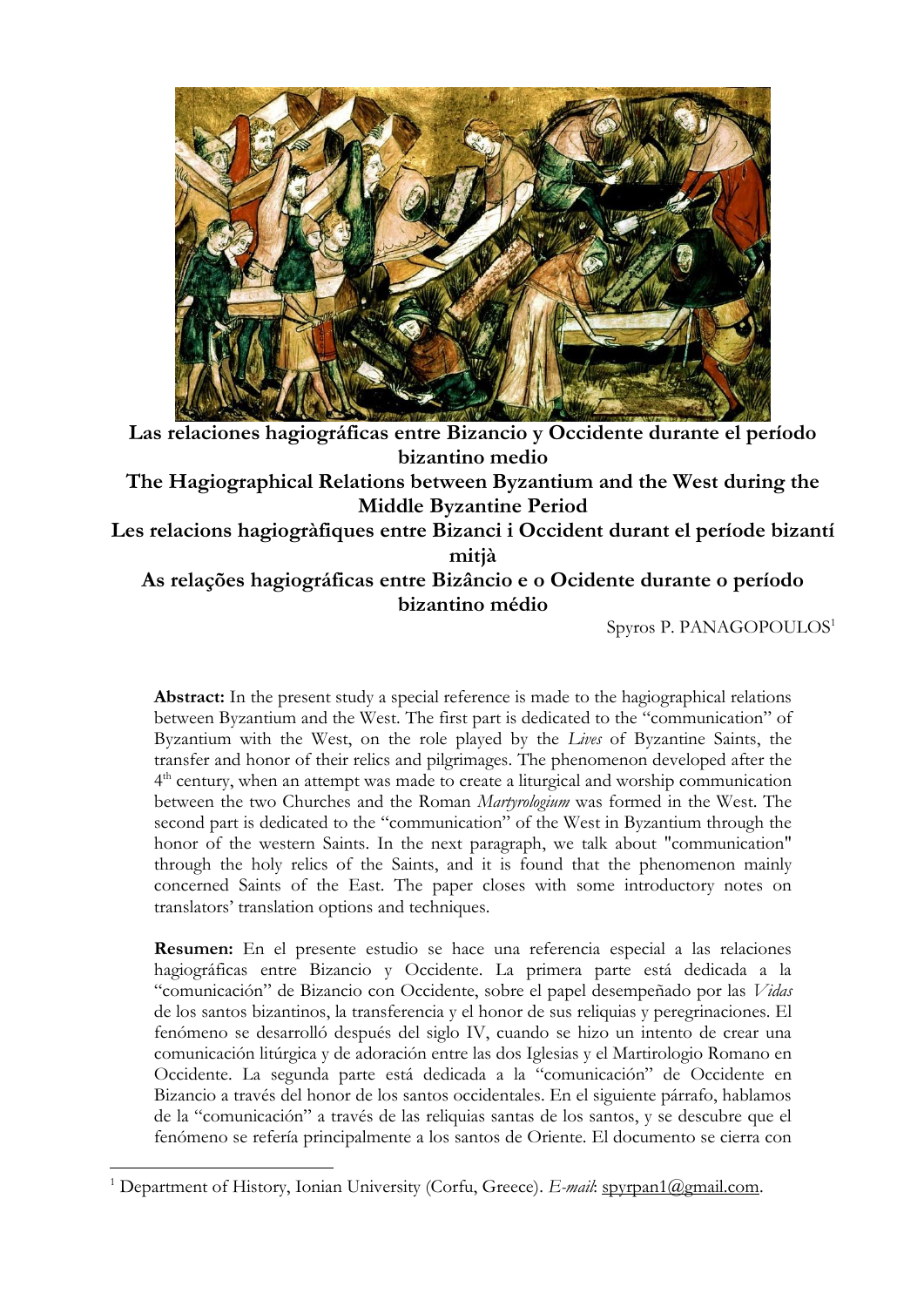

Jan-Jun 2020/ISSN 1676-5818

algunas notas introductorias sobre las opciones y técnicas de traducción de los traductores.

**Keywords:** Byzantium – West – Middle Byzantine Period – Pilgrimage-relics – Hagiography.

**Palabras clave:** Bizancio – Occidente – Período bizantino medio – Peregrinaje – Reliquias – Hagiografía.

> ENVIADO: 01.04.2020 ACEPTADO: 02.05.2020

\*\*\*

#### **I. Introduction**

The relations of the Greek East with the Latin West have been the subject of research in recent years, mainly in terms of their historical and theological aspects. In important studies published in previous decades concerning the theological approaches between these two worlds, the fermentations and interactions are described and analyzed mainly in the primary issue of the formulation of the doctrines. However, the particular issue of language relations between the East and the West has not been adequately assessed and highlighted, especially in recent Greek research.

In the West, the relevant reports, although capable in number, could very often be described as limited and fragmentary, despite the fact that there are very important modern researchers who have examined specific aspects of it. The formation and development of ecclesiastical relations between the Church of Rome and the Church of Constantinople was, of course, deeply related to the organization of worship and the various exchanges of spiritual content. So, in general, in Europe, as early as the middle of the 4th century, it seems that unifying and differentiating tendencies are taking shape at the same time.

## **II. Communication between Byzantium and the West through the Byzantine Saints**

Communication between Byzantium and the Latin West as early as the middle of the 4<sup>th</sup> century and especially in later centuries continued in such a way as to contribute to the preservation and development of relations between them. Both between the two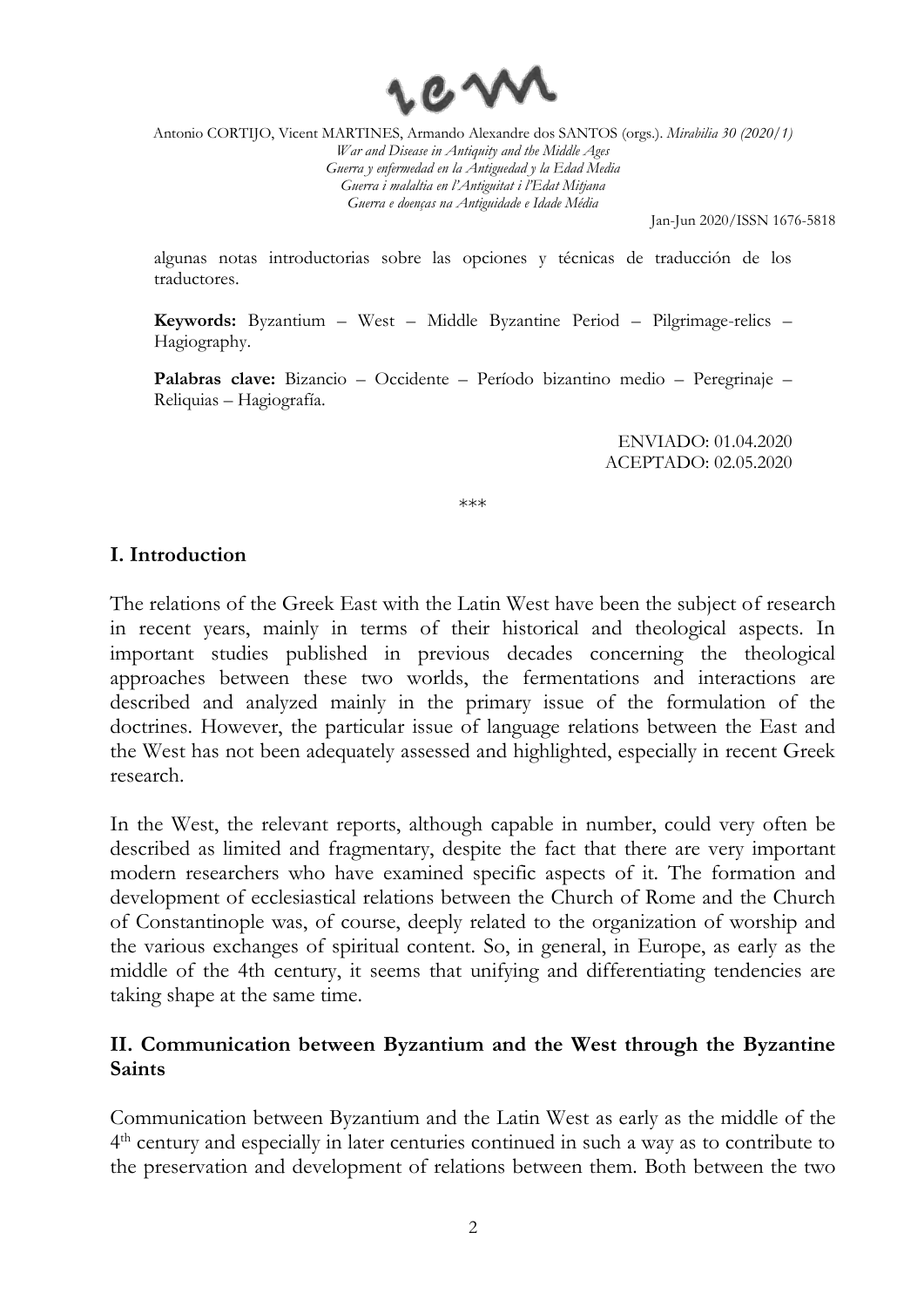

Jan-Jun 2020/ISSN 1676-5818

Churches of Constantinople and Rome and more generally between the Greekspeaking East and the Latin-speaking West, that is to say, throughout the Byzantine *oecumene*, a significant liturgical and worshipping communication is recorded through the honor of the Saints, but also through their holy relics and related Christian pilgrimages. <sup>2</sup> A sufficient number of Byzantine Saints are already included in the *Martyrologium Hieronymianum*.

In addition, the Church of Rome throughout the Middle Byzantine period appeared in the sources as the guarantor of Orthodox doctrine and ecclesiastical unity, especially on account of the dogmatic disputes that had sprung up in the Greek-speaking East. In the wider area of the province of Rome there were still several Greek-speaking monasteries from the  $7<sup>th</sup>$  century.<sup>3</sup> Rome has always attracted the interest of the Christian world, on the one hand, because there was the place of martyrdom of the two leading apostles Peter and Paul, and, on the other hand, because there were hundreds of Martyrs there during the first three centuries of Christianity. Consequently, many Christians, and especially monks, whose pilgrimages were recorded in the *Lives*, arrived as pilgrims to the city to honor its Saints. 4

On the occasion of the arrival of Saint Maximus the Confessor at the end of 645 in Rome with his disciples, two men under the name of Anastasios, Theodore and Euprepius, and the ecclesiastical meeting in Lateran, organized jointly with Pope Martin I in 649, great ecclesiastical texts against Monothelitism were written by the two ecclesiastical men. <sup>5</sup> At the same time in the Synod, the heretical decrees of the emperors were condemned -such as the *Ecthesis* of Heraclius and the *Type* of Constans II- and the perpetrators of the heresy were anathematized, such as the Patriarchs of Constantinople Sergius and Paul, Cyrus of Alexandria, Macarius of Antioch, and Theodore, bishop of Pharan.

<sup>2</sup> Cf. FOLLIERI, E. "I rapporti fra Bisanzio e l'Occidente nel campo dell'agiografia," *In: Proceedings of the XIIIth International Congress of Byzantine Studies*. London-N. York-Toronto 1967, pp. 355-362

<sup>3</sup> SANSTERRE, J.-M. *Les moines grecs et orientaux à Rome aux époques byzantine et carolingienne (milieu du VIe s. - fin du IXe s.)*, vol. I-II. Bruxelles, 1983.

<sup>4</sup> See indicatively the classical studies by LECLERCQ, H. "Pèlerinages", *In: Dictionannaire d'Archéologie chrétienne et de Liturgie,* vol. 14. Paris: 1939, col. 65-176; KÖTTING, B. "Peregrinatio religiosa", *In: Wallfahrten in der Antike und das Pilgerwesen in der alten Kirche,* Forschungen zur Volkeskunde. Münster, 1950, pp. 33-35; SAXER, V. "Le pèlerinages aux apôtres Pierre et Paul (des origines à l'an 800)". *In: Dictionnaire de Spiritualité, Ascétique et Mystique, Doctrine et Histoire* 12, 1987, pp. 909-918.

<sup>&</sup>lt;sup>5</sup> NEIL, B. "The Lives of Pope Martin I and Maximus the Confessor: Some Reconsiderations of Dating and Provenance". *In: Byzantion*, 68, 1998, pp. 91-109.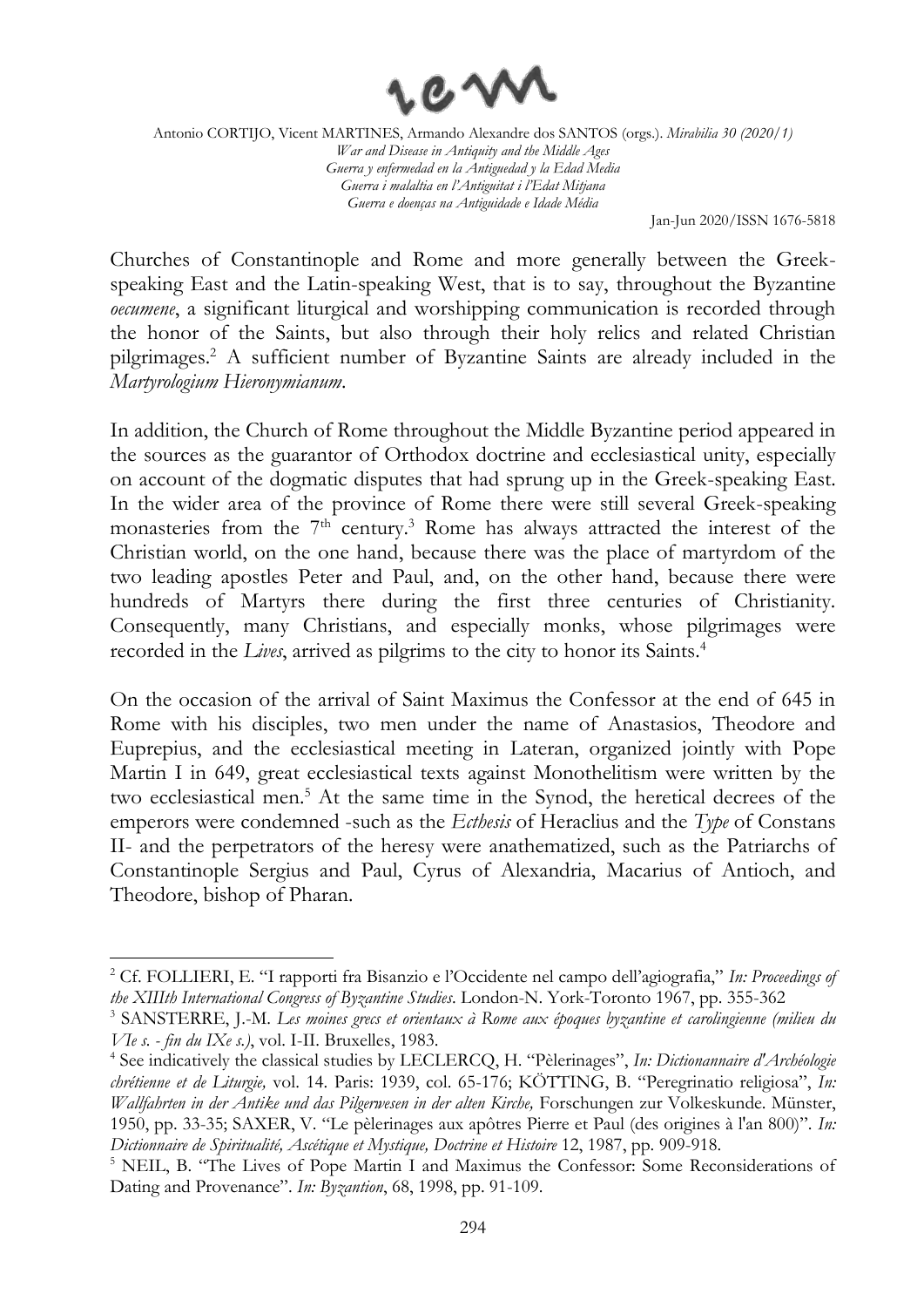

Jan-Jun 2020/ISSN 1676-5818

The heretic Emperor Constans II considered this attitude hostile and ordered the arrest of Pope Martin<sup>6</sup> and then Maximus and his disciples. Saint Maximus died in exile in Lazica in 662,<sup>7</sup> while his disciples died in areas of Thrace, and Saint Martin died in exile in the Cherson of Crimea in 656 AD. <sup>8</sup> Their memory, on the occasion of the condemnation of the heresy of Monotheletism, became universal in the East and in the West, as evidenced primarily by the hagiographical texts written in both Greek and Latin. 9

Another prominent figure honored by the Church of Rome was the Patriarch of Constantinople Callinicus I (693-705), who, after being blinded, was exiled by the Emperor Justinian II to Rome, where he died and was buried in the Temple of the Apostles Peter and Paul, after a relative miraculous suggestion of the Saints to Pope John VI (701-705).<sup>10</sup>

During the turbulent period of Iconoclasm, many Byzantine Saints appear to have traveled from Constantinople to Rome, and this continues in post-Iconoclasm times. The attitude of the Church of Rome towards Iconoclasm was negative, even against the Byzantine emperors and their policy. <sup>11</sup> The testimonies we meet, both in the Lives of Saints in the *Synaxarium ecclesiae Constantinopolitanae* and in other independent Lives, show many iconoclastic Saints going to Rome, where in general the popes were opposed to the dispute of Iconoclasm and the policy of the iconoclastic emperors.

Representatively, we mention Methodius I, a descendant of the Syracuse of Sicily and later Patriarch of Constantinople, who went to Rome in 815 as an envoy of Patriarch

<sup>6</sup> LEYWELLYN, P.A.B. "Constans II and the Roman Church: a possible instance of Imperial pressure". *In: Byzantion*, 46, 1976, pp. 120-126.

<sup>7</sup> GARRIGUES, J.-M. "Le martyre de saint Maxime le Confesseur". *In: Revue Thomiste*, 36, 1976, pp. 410-452; HALDON, J.F. "Ideology and the Byzantine State in the Seventh century. The 'Trial' of Maximus Confessor". *In:* Vavrinek V. (ed.), *From Late Antiquity to Early Byzantium. Proceedings of the Byzantinological Symposium in the 16th International Eirene Conference*. Prague, 1985, pp. 87-92.

<sup>8</sup> PIAZZONI, A.M. "Arresto, condanna, esilio e morte di Martino I," *In: Martino I papa (649-653) e il suo tempo: atti del XXVIII convegno storico internazionale, Todi, 13-16 ottobre 1991*, ed. Centro italiano di studi sull'alto medioevo. Spoleto, 1992, pp. 187-210.

<sup>9</sup> ALLEN P. - NEIL B., *Maximus the Confessor and his Companions: Documents from Exile*. Oxford 2002, passim.

<sup>&</sup>lt;sup>10</sup> KIMINAS, D. *The Ecumenical Patriarchate: A History of Its Metropolitans with Annotated Hierarch Catalogs*. Wildside Press, 2009, p. 44.

<sup>11</sup> See TOMADAKIS E., *Ιωσήφ ο Υµνογράφος, Βίος και έργον*. Athens, 1971, where reference is made to the strict attitude of Pope Gregory III (731-741), who at a Synod he excommunicated the iconoclasts. 22; NOBLE, T. *Images, Iconoclasm, and the Carolingians*. Philadelphia, 2009.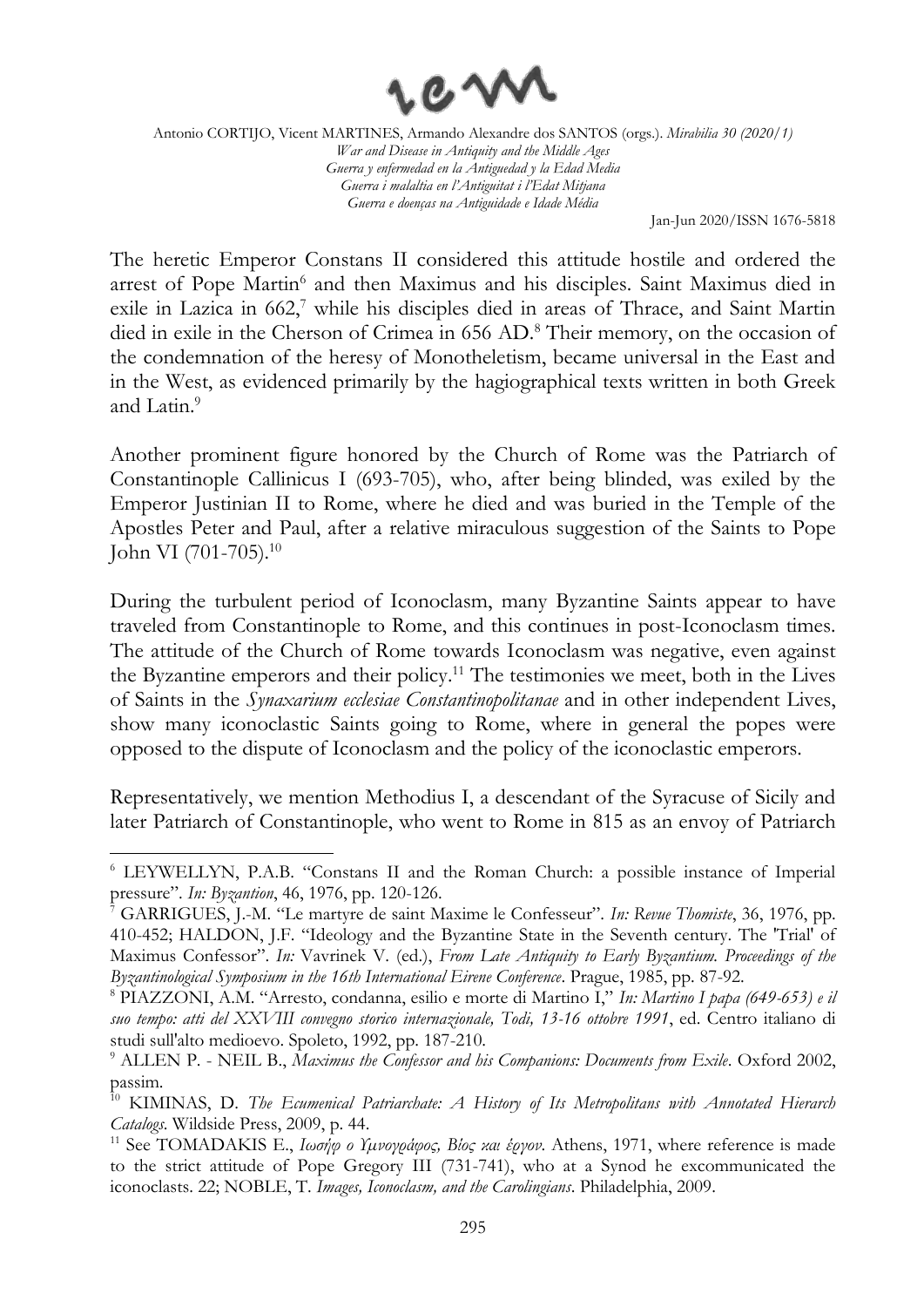

Jan-Jun 2020/ISSN 1676-5818

Nicephorus I and remained there for a long time<sup>12</sup>, Joseph the Hymnographer and Michael Syncellus, for whom it seems that they too eventually went to Rome. <sup>13</sup> Many of these Saints are included in the *Martyrologium* of the Roman Church, including Patriarchs Tarasius, Germanus, Nicephorus, Methodius and Ignatius.<sup>14</sup>

The enormous tension caused by the controversy of Iconoclasm within the Byzantine Empire and the persecution of the iconoclastic monks made Rome the center of the monastic life of all Christianity, especially after the mid-9<sup>th</sup> century and by the end of the 10th century. We also had the story of a miracle bishop of Saint Nicholas, Bishop of Myron, who mentioned that the Vow of enclosure was associated with a pilgrimage travel to Rome. <sup>15</sup> This tradition also entered the life of Saint Peter the Athonite and passed to the Athonite monasticism. 16

During the Middle Byzantine period, therefore, and mainly between the 9<sup>th</sup> and 11<sup>th</sup> centuries, we find that a number of Byzantine Saints traveled to Rome to become a monk. Among these is mentioned Saint Gregory of Akritas, who in the late 8<sup>th</sup> century travelled from Jerusalem to Rome, where he became a monk. He remained there until about 811, when, under the patriarchate of Nikephoros I, a three-member

<sup>12</sup> *Vita S. Methodii Confessoris*, *In: AA.SS. Iun.* II (1698), col. 961-968, *Iun*. III, col. 440-447, *PG* 100, col. 1244-1261 (*BHG* 1278).

<sup>13</sup> Cf. *Vita S. Iosephi Hymnographi auct. Theophane mon*. ed. A. Papadopoulos-Kerameus, *Monumenta graeca et latina ad historiam Photii patriarchae pertinentia,* II. Petropoli, 1901, pp. 1-14 (*BHG* 944); *Vita S. Michaelis syncelli Hierosol*., ed. SCHMIT, Th.N. "Kahrie-džami". *In: Izvestija-Bulletin de l' Institut Archaeol. Russe a Constantinople*, 11, 1906, pp. 227- 259 (*BHG* 1296).

<sup>14</sup> GODDING, R. "S. Marc et sa basilique à Venise: Bilan d'un anniversaire. Appendice: Index des saints figurant dans les mosaïques, les sculptures et la Pala d'oro"*. In: Analecta Bollandiana*, 115, 1997, pp. 361-379, here at p. 378.

<sup>15</sup> *Encomium s. Nicolai auct. Methodio patr. Const. (vel Basileo ep. Lacedaem*.), (*BHG* 1352z), ed. ANRICH, G. *Hagios Nikolaos: Der heilige Nikolaos in der griechischen Kirche,* vol. I. Leipzig-Berlin, 1913, pp. 153- 182; *Vita acephala ejusdem* (*BHG* 1348b), ed., ANRICH, G. *Hagios Nikolaos*, vol. I, pp. 268-275.

<sup>16</sup> *Thauma de duce cappadoce* (*BHG* 1352v), ed. PAPACHRYSSANTHOU, D. "La Vie ancienne de saint Pierre l'Athonite. Date, composition et valeur historique". *In: Analecta Bollandiana*, 92, 1974, pp. 54-61; *Vita s. Petri Athonitae auct. Nicolao* (*BHG* 1505), ed. LAKE, Κ. *The Early Days of Monasticism on Mount Athos* (Oxford 1909), 18-39. Cf. PAPACHRYSSANTHOU, D. "Le monachisme athonite: Ses origines, son organisation". *In: Actes du Prôtaton,* Archives de l' Athos, VII. Paris, 1975, pp. 19-22; GOUILLARD, J. "L'église d'Orient et la primauté romaine au temps de l'iconoclasme". *In: Istina*, 21, 1976, (reprinted *In: La vie religieuse à Byzance* [London 1981]. Variorum Reprints СS 131): 25-54, here at p. 46.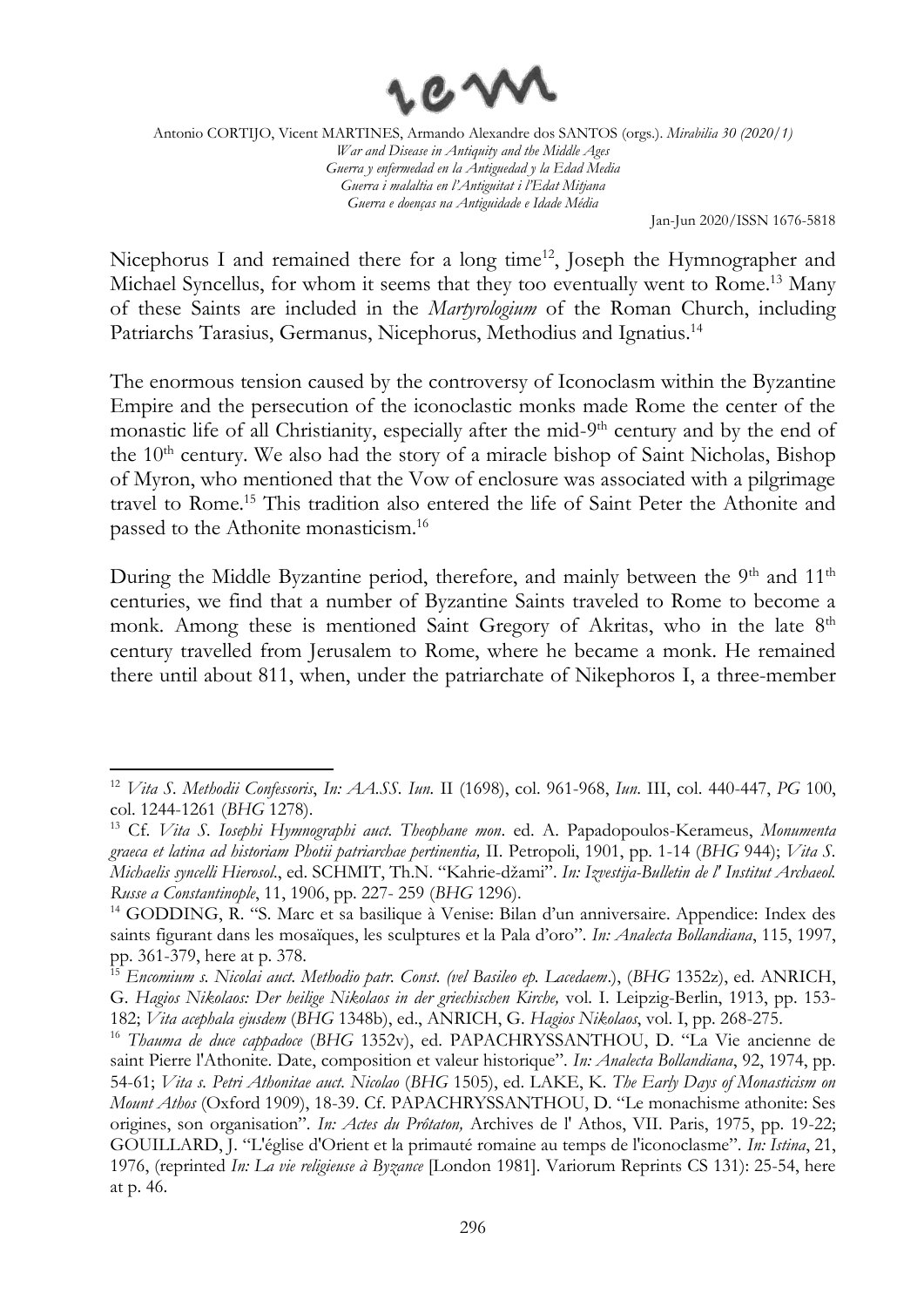

Jan-Jun 2020/ISSN 1676-5818

committee visited Pope Rome, and on his return, Saint Michael the Confessor, Bishop of Synnada, a member of the committee, took him with him to Constantinople. 17



An important monastic personality was Saint Blaise of Amorium († 909/912), who, as a deacon, fled from Constantinople to Bulgaria and from there to Rome, where he remained for about twelve or eighteen years. During his stay there he was ordained a presbyter and resided in the Lavra of Saint Caesarius. His fame became known because of the miracles he performed.<sup>18</sup>

In the 10<sup>th</sup> century it is mentioned Saint Theodore of Kythera, who came from Koroni of the Peloponnese and travelled to Rome to kneel before the catacombs of the first Martyrs and eventually he lived there for four years. He then returned to Monemvasia and from there to Kythera. <sup>19</sup> In the Life of Saint Peter, the Athonite

<sup>17</sup> DELEHAYE H. (ed.), *Synaxarium Ecclesiae Constantinopolitanae* (Bruxellis 1902), Propylaeum ad Acta Sanctorum (=*AA.SS.)*. Novembris, col. 372-374.

<sup>18</sup> *Vita s. Blasii Amoriensis*, ed. Delehaye, H. *In: AA.SS. Nov.* IV (1925), col. 657-669 (*BHG* 278), col. 660, where the relevant report on his stay in Rome.

<sup>&</sup>lt;sup>19</sup> «ἀλλ' ώς ὁ μακάριος οὗτος Θεόδωρος μετὰ τὸ καταλεῖψαι τὸν βίον καὶ ἀποκαρῆναι ἐπανιὼν ἀπὸ Ῥώµης εἰς Μονεµβασίαν», cf. OIKONOMIDES, N. "Ο Βίος του αγίου Θεοδώρου Κυθήρων (10ος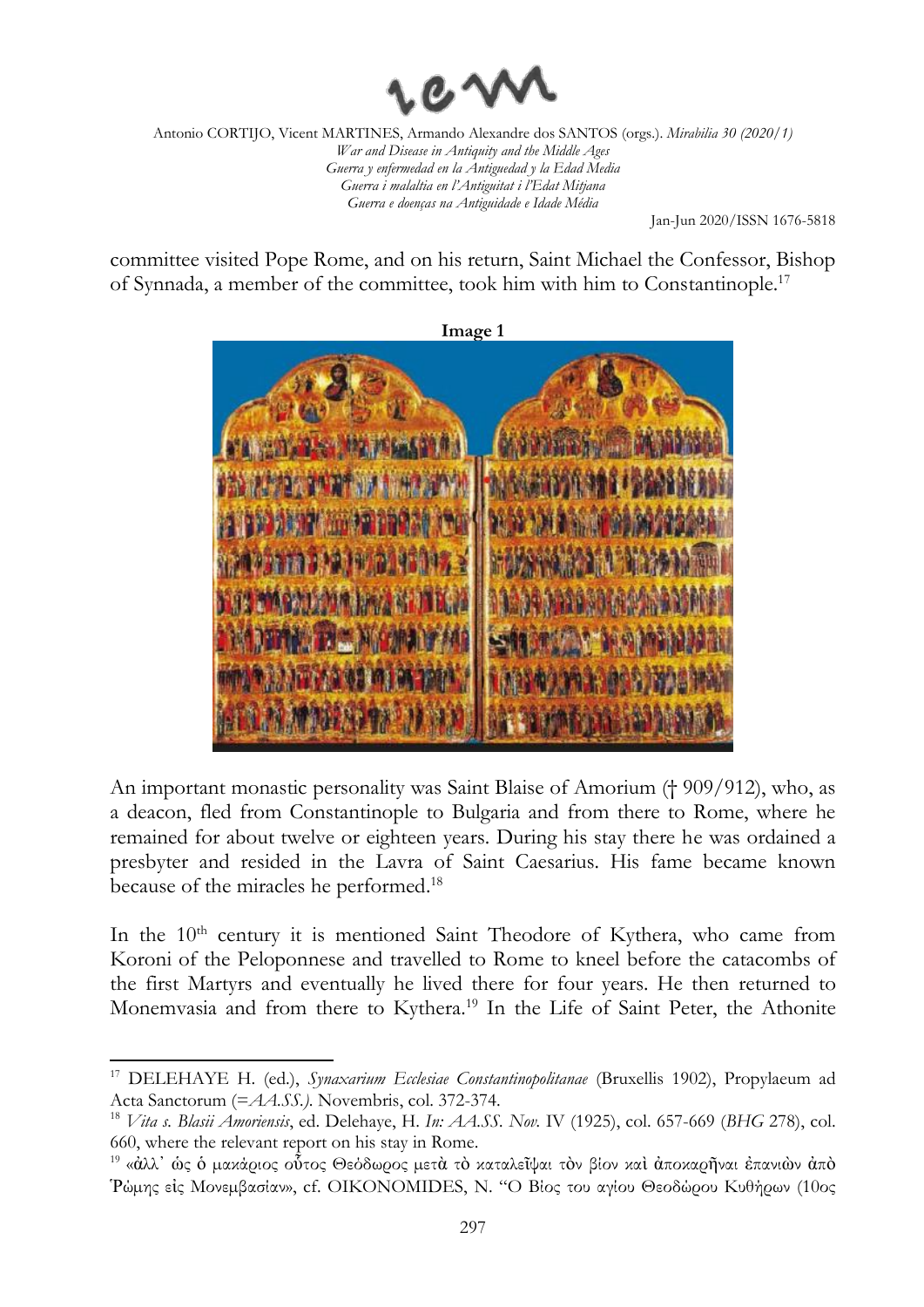

Jan-Jun 2020/ISSN 1676-5818

(*BHG* 1505), it is stated that when he was imprisoned in Samarra, he prayed to Saint Nicholas, that, if he were saved, he would go to Rome to become a monk in the church of Saint Peter. Indeed, he was miraculously freed by Saints Nicholas and Symeon and went to Rome, where he became a monk.<sup>20</sup>

The phenomenon of some monks being involved in continuous pilgrimage travels and transitions from one holy place to another, mainly in the Byzantine world, it was the reason for so many references to the Byzantine Saints' travels to various regions and especially to the three major cities of Christianity, Jerusalem, Rome and Constantinople. It is an informal "sacred geography" followed by monks and Saints in the East. The younger scholars who have dealt with the subject have compiled quite extensive lists of all Byzantines who visited Rome from the mid-8<sup>th</sup> to the late  $11<sup>th</sup>$ century. 21

The term used to convey this custom is "*ξενιτεία*", a common practice of the Byzantine monks from the Greek East. <sup>22</sup> Especially Rome, since the time of Pope Gregory the Great (590-604), has become the epicenter of peregrinations, especially with regard to the peregrinations in the city and mainly in the Basilica of Saint Peter. The revival of monasticism in the 8<sup>th</sup> century increased the flow of pilgrims and many

αι.) (12 Μαΐου -*BHG* αρ. 2430)". *In: Πρακτικά του Γ' Πανιονίου Συνεδρίου* 1. Athens, 1967, pp. 264-291, here at p. 283 [= reprinted, *Byzantium from the Ninth Century to the Fourth Crusade*, VI].

<sup>20</sup> LAKE, K. *The Early Days*, p. 19: «οὐδὲ τῆ οἰκεία πατρίδι ἐµαυτὸν ἐγκατοικίσω*,* ἀλλ᾿ ἐπὶ Ῥώµην πορεύσοµαι*,* καὶ ἐν τῶ τοῦ κορυφαίου Πέτρου σηκῶ ἀποκειράµενος*,* οὕτω διατελέσω». Cf. PASCHALIDIS, S. "Un mode de relation entre Rome et Constantinople: La vénération commune des Saints". *In: Revue des sciences religieuses* 89, no. 4, 2015, pp. 461-479.

<sup>21</sup> HERBIGNY, M. D. "Les voyages et les voyageurs de Byzance vers Rome". *In: Actes du IIème Congrès International des Études Byzantines, Belgrade 1927*. Beograd, 1929, 2-4; MCNULTY P.M. - HAMILTON, B. "Orientale lumen et magistra latinitas: Greek Influences on Western Monasticism (900-1100)". *In: Le Millénaire du Mont Athos, 963-1963, Études et Mélanges*. Chevetogne, 1963, pp. 196- 199; SANSTERRE, J.-M. *Les moines grecs et orientaux*. vol. Ι: 150-152, vol. II: 179-180; idem, "Le monachisme byzantin à Rome". *In: Bisanzio, Roma e Vitalia nell'Alto Medioevo*. Settimane di Studio del Centro Italiano di Studi sull'Alto Medioevo. XXXIV, II fhs. 30-31. Spoleto, 1968, pp. 701-746, here at p. 714 and the study by MALAMUT, E. *Sur la route des saints byzantins*, ed. CNRS. Paris, 1993.

<sup>22</sup> VON CAMPENHAUSEN, H. *Die asketische Heimatlosigkeit im altkirchlichen Mönchtum*. Tübingen, 1930; LECLERCQ, J. "Monachisme et pérégrination du IXe au XIIe siècle". *Studia Monastica*, 3, 1961, pp. 33-52; GUILLAUMONT, A. "Le dépaysement comme forme d'ascèse dans le monachisme ancien". *In: Annuaire de l'École Pratique des Hautes Études,* Ve Sect.: *Sciences religieuses*, 76, 1968-69, pp. 31-58.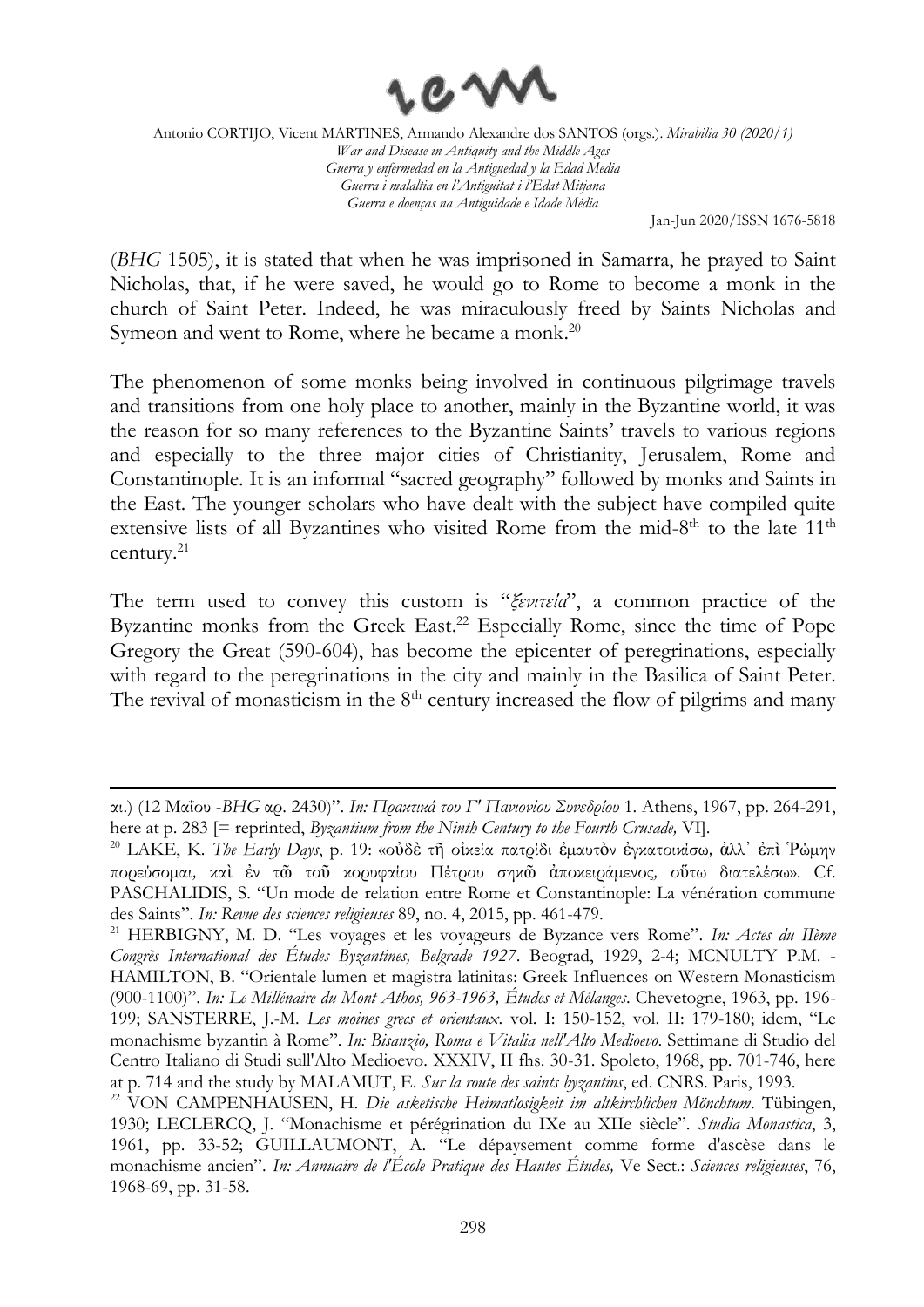

Jan-Jun 2020/ISSN 1676-5818

Byzantine monks visited Rome to worship the graves of the Apostles Peter and Paul. 23

This is how the journey of Saint Cosmas the Melodist and Saint Gregory of Decapolis to Rome at the beginning of the 9<sup>th</sup> century is interpreted, as the culmination of his 18-year cenobitic life, while, according to the narration of the *Life*, Patriarch Abraham, who made a similar journey, is portrayed as a model.<sup>24</sup> Similarly, there were the travels of Saint Hilarion the Younger in the middle of the  $9<sup>th</sup>$  century, traveling to the Holy Land, Constantinople and Bithynia and then reaching Thessaloniki through Rome, where he performed miracles.<sup>25</sup>

Saint Elias the Younger, who came from Sicily, is included among the monks who in the early 10<sup>th</sup> century visited Rome.<sup>26</sup> There is a similar reference to the *Life* of Saint Nilus the Younger from Rossano of Calabria and founder of the Grottaferrata monastery, who, towards the end of his life, found himself in the greater region of Rome and settled in the Byzantine monastery of Saint Agatha.<sup>27</sup>

In the *Life* of Saint Sabbas, the Younger of Sicily, who lived in the 10<sup>th</sup> century and cloistered in Mercurion of Calabria, the narration mentions a Byzantine monk named Nicetas, who appeared to him in a dream and forced him to go to Rome. <sup>28</sup> Other *Lives* of the same period are those of Christophorus and Macarius, brother of Saint Sabbas of Sicily<sup>29</sup> and Saint Symeon the monk, Armenian in origin.<sup>30</sup> In the 11<sup>th</sup> century we

<sup>&</sup>lt;sup>23</sup> Cf. CHARALAMPIDIS, K. "Το προσκύνημα των βυζαντινών και ελληνο-ιταλών μοναγών στη βασιλική του Αγίου Πέτρου Ρώµης". *In: Επιστηµονική Επετηρίδα Θεολογικής Σχολής, Τµήμα Ποιµαντικής και Κοινωνικής Θεολογίας,* n.s. 7, 2001, pp. 49- 60, especially pp. 52-53.

<sup>24</sup> *Vita S. Gregorii Decapolitae auct. Ignatio diac*., *In:* DVORNIK, F. *La Vie de saint Grégoire le Décapolite et les Slaves macédoniens au IXe siècle*. Travaux publiés par l'Institut d'Études Slaves V, Paris, 1926, pp. 45- 75 (*BHG* 711), especially at page 53.

<sup>25</sup> *Vita di s. Hilarionis Hiberi*, *In:* PEETERS, P. "S. Hilarión d'Ibérie". *In: Analecta Bollandiana*, 32, 1913, pp. 243-269, p. 255; MARTIN-HISARD, B. "La pérégrination du moine géorgien Hilarión au IXe siècle", *In: Bedi Kartlisa*, 39, 1981, pp. 120-138, p. 129.

<sup>26</sup> *Vita s. Eliae Junioris*, *In:* ROSSI-TAIBBI, G. *Vita di s. Elia il Giovane* (*BHG* 580). Istituto Siciliano di Studi Bizantini e Neoellenici, Testi 7, Vite dei Santi Siciliani 3. Palermo, 1962.

<sup>27</sup> *Vita s. Nili Junioris* (*BHG* 1370), *In:* GIOVANELLI, G. *Βίος και πολιτεία του οσίου πατρός ηµών Νείλου του Νέου.* Grottaferrata-Roma, 1972, p. 100.

<sup>28</sup> *Vita s. Sabae Junioris auct. Oreste patr. Hierosol.* (*BHG* 1611), *In:* COZZA LUZI, I. *Historia et Laudes SS. Sabae et Macarii Juniorum e Sicilia.* Rome, 1893, p. 30.

<sup>29</sup> *Vita ss. Christophori et Macarii auct. Oreste patr. Hierosol.* (*BHG* 312), Cozza Luzi, I. *Historia*, p. 85

<sup>30</sup> *Vita s. Symeonis de Padolirono* (*BHL* 7952*)*, *In:* GOLINELLI, P. "La 'Vita' di s. Simeone Monaco". *Studi Medievali*, 20, 1979), pp. 747-780, especially pp. 757-760.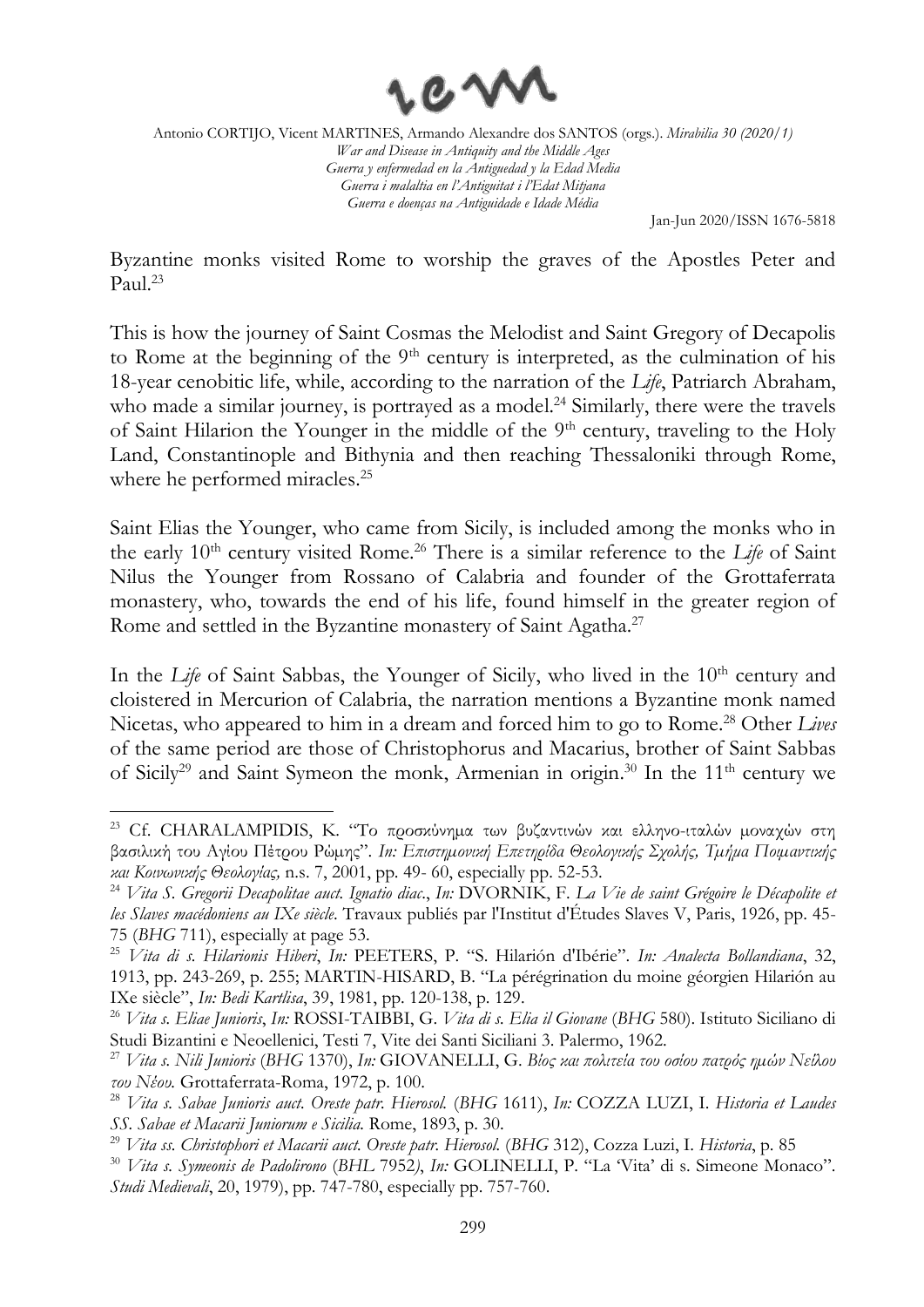

Jan-Jun 2020/ISSN 1676-5818

find in the *Life* of Saint Christodoulos, founder of the Patmos monastery, reports of a peregrination in Rome, who came from Bithynia and had traveled to both Palestine and North Africa. <sup>31</sup> A similar reference is also made to the *Life* of Saint Meletios the Younger, who, according to his biographers, also visited Jerusalem. According to his second biographer, Theodore Prodromos, Saint Meletios also visited the pilgrimage of Saint James of Zebedee at Compostella.<sup>32</sup>

Similar information is provided by the biographer of Saint Lazaros of Mount Galesion, who tried twice to go to Rome, but without success.<sup>33</sup> Also, in the Lives of Symeon from Trier and Dvin or Davin, of Armenian descent.<sup>34</sup> Reports of anonymous monastic peregrinations to Rome are also found in the *Life* of Saint Luke of Steiris, who lived in the  $9<sup>th</sup>$ -10<sup>th</sup> centuries, despite the fact that he never went there. 35

<sup>31</sup> *Vita s. Christoduli mon. in Patmo auct. Ioanne metr. Rhodi* (*BHG* 303), ed. Ι. Σακκελίων, *In:* VOINIS, Κ. *Ακολουθία ιερά του οσίου και θεοφόρου πατρός ηµών Χριστοδούλου του θαυµατουργού*. Athens, <sup>3</sup> 1884, pp. 109-225, here at p. 116, where the reference to the pilgrimage to Rome. Cf. RAGIA, Ε. *Λάτρος. Ένα άγνωστο µοναστικό κέντρο στη δυτική Μικρά Ασία. Με λεπτοµερή σχολιασµό των εγγράφων του αρχείου της µονής Θεοτόκου του Στύλου*. Thessaloniki, 2008, pp. 141-149, where the biography of Saint Christodoulos.

<sup>32</sup> *Vita s. Meletii Junioris auct. Nicolao* ер*. Methonensi* (*BHG* 1247), *In:* PAPADOPOULOS, Chr. *Συµβολαί εις την ιστορίαν του µοναχικού βίου εν Ελλάδι. Ο όσιος Μελέτιος "ο νέος*" (περ*. 1035-1105*). Athens, 1968, p. 13, 79 § 6: "[…] παλίµπους ἐπὶ τὴν πρεσβυτέραν ἔρχεται Ρώµην*,* Πέτρου τὸν σταυρὸν προσκυνήσων καὶ Παύλου τὴν καρατόµησιν». Cf. *Vita ejusdem auct. Theodore Prodromo (BHG*  1248), *In:* PAPADOPOULOS, Chr. *Συµβολαί*, 79 § 6: «κἀκεῖθεν πρὸς τὰς Ἰακώβου Γαλλίας ἀπάρας καὶ τῷ ἀποστολικῷ τὸ σέβας ἀποδόµενος σκήνει». Cf. also MESSIS, Ch. "Deux versions de la même 'vérité': les deux Vies d'*hosios* Mélétios au XIIe siècle". *In:* P. A. Agapitos, Paolo Odorico (eds.) *Les Vies des Saints à Byzance. Genre Littéraire ou Biographie Historique?*, *In: Actes du IIe colloque international philologique* «EPMHNEIA». Dossiers Byzantins, 4, Paris, 2004, pp. 303-345.

<sup>33</sup> *Vita S. Lazari mon. in monte Galesio auct. Gregorio mon.*, *In: AA.SS. Nov.* Ш (1910), col. 508-588 (*BHG* 979), col. 518, where the relevant reference.

<sup>34</sup> *Vita s. Symeonis Treverensis auct. Eberwino ab*. (*BHL* 7964), *In: AA.SS.* Ιun*.* I3, col. 86-92, especially col. 89B; *Vita et miracula s. Davini peregrini* (*BHL* 2114), *In: AA.SS.* Ιun*.,* I3, col. 322-324, especially col. 322F.

<sup>35</sup> PG 111, col. 441-480. Cf. MARTINI, E. "Supplementum ad Acta s. Lucae iunioris". *In: Analecta Bollandiana*, 13, 1894, pp. 81-121, (*BHG* 994).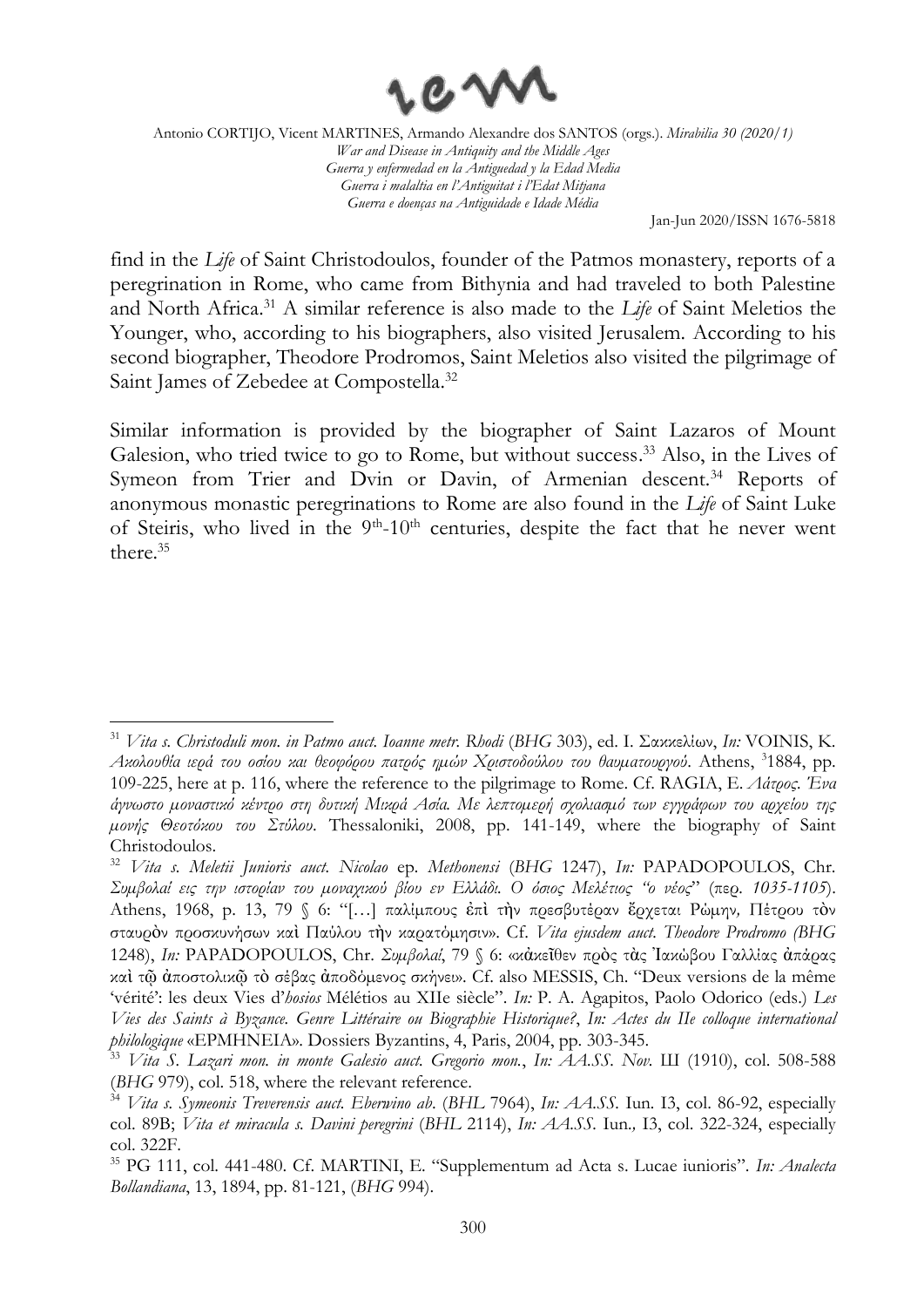

Jan-Jun 2020/ISSN 1676-5818

# **III. The "communication" of the West with Byzantium through the Western Saints**

On the side of the West, there is a similar, but not the same extent and frequency, "exchange" of Saints between the two destination cities of peregrination, Rome and Constantinople. A number of Saints from the Western Church have been included in Byzantine *synaxaria* and *menologia* since the early period. They are Martyrs of the early Christian centuries of the Church of Rome and North Africa. The collections above also included a very significant number of western Saints and Popes of the Church of Rome.

Of course, the translations of the Latin martyrdoms of many Saints of Rome and other provinces, were the first to arrive in the East. The translation work was performed by Greek-speaking or Greek-learning ecclesiastical writers or clergy and monks of the Byzantine monasteries that existed mainly in Rome since the  $7<sup>th</sup>$  century or in Magna Graecia, whose work flourished in the 8<sup>th</sup> century. Latin translations conveyed the hagiographical traditions of the West to Byzantium, many of which were remarkable literary works, though not missing those that created problems with any historical ambiguities or inaccuracies. The case of Dionysius the Areopagite, with the spread of the so-called Parisian tradition, is typical even in the *Encomia* of Michael Syncellus and Niketas Paphlagon during the Middle Byzantine period.<sup>36</sup>

Byzantine hagiographic collections also include the archives (*hypomnemata/synaxaria*) for certain popes of the Church of Rome, whose memory is also remembered in the East. Thus, in the *Synaxarium ecclesiae Constantinopolitanae* we come across the memory of Clement I, Pope of Rome (*BHG* 350) on 24 November, a person for whom a strong tradition had been created in Byzantium, which was fed by the so-called *Pseudo-Clementine* writings. Also, the memory of Sylvester, Pope of Rome (*BHG* 1628-29) on January 2, Gregory the Great, Pope of Rome (*BHG* 721) on March 12, Stephen, Pope of Rome (*BHG* 1669) on August 4, and Sixtus II, Pope of Rome (*BHG* 976-77, 977ab) on August 10th.

<sup>36</sup> R. Loenertz, "Le légende de S. Denys l'Aréopagite (Sa genèse et son premier témoin)". *In: Analecta Bollandiana*, 69, 1951, pp. 217-237. Cf. also PASCHALIDIS, S. *Νικήτας ∆αβίδ Παφλαγών. Το πρόσωπο και το έργο του*. Βυζαντινά Κείµενα και Μελέτες 28. Thessaloniki, 1999, pp. 129-131; PASCHALIDIS, S., "Un mode de relation", pp. 461-479, where the relevant bibliography is also given.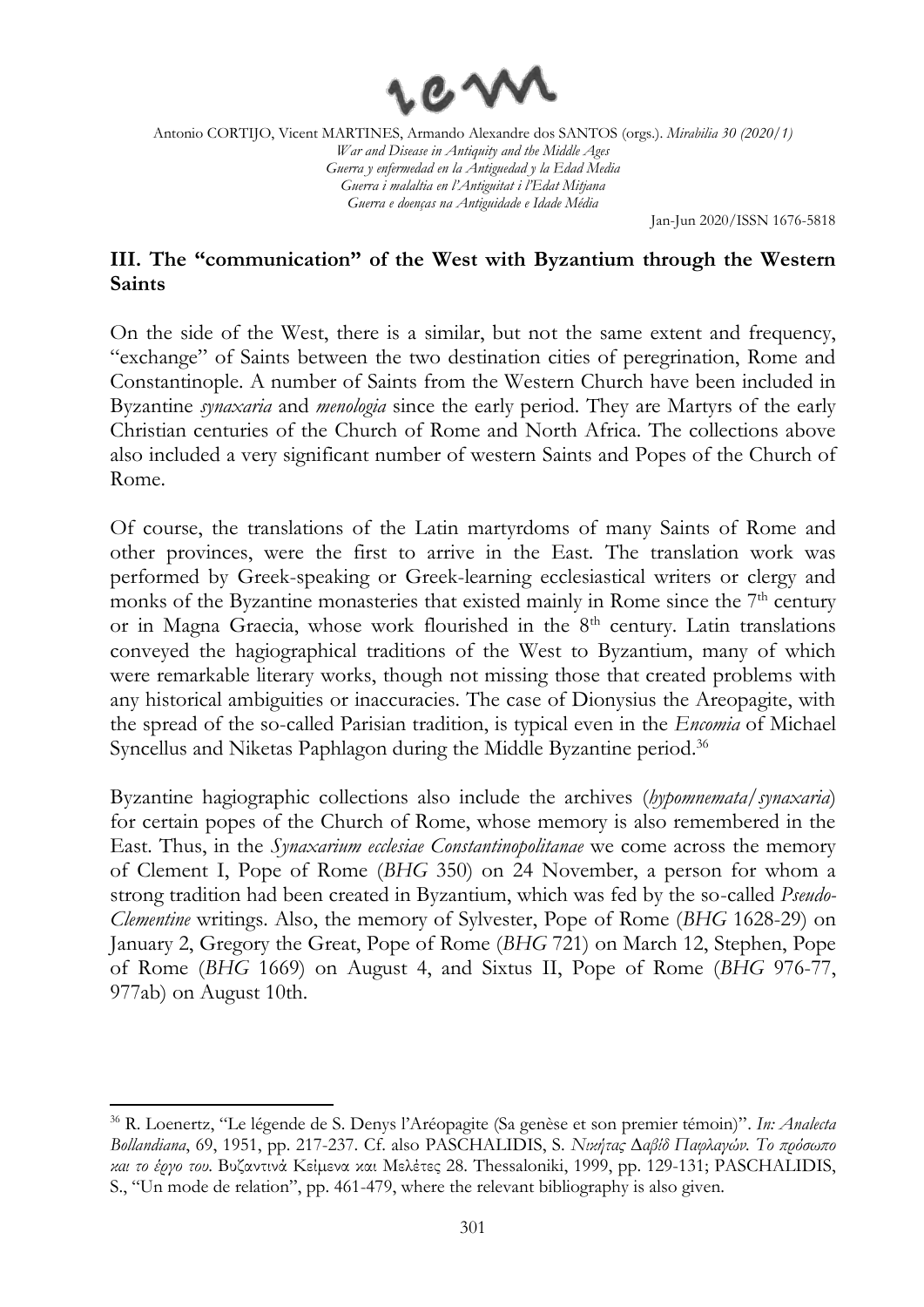

Jan-Jun 2020/ISSN 1676-5818

In the broader Byzantine hagiographical tradition, translations or mere *synaxaria* notes<sup>37</sup> concerning Pope Agapetus II († 536), Gregory the Great († 604), Theodore († 649), Martin († 655) and Agatho († 681) were also included. Finally, we mention the translated *synaxarium* from Latin into Greek by Saint Benedict, "*τοῦ κατὰ τὴν Ἑλλάδα φωνὴν µεθερµηνευοµένου εὐλογηµένου*" a founder of the monastic Benedictine order, which was based on a similar narrative from Pope Gregory the Great's Second Book of *Dialogues*. 38

It would be a mistake not to point out that we come across a Greek translation of the Latin original, the *Lives* and *synaxaria* of several Saints of Magna Graecia, such as Leo of Catania. <sup>39</sup> Pope Gregory I the Great, with his work *Dialogi*, already mentioned above, created a collection that could be described as the "Latin counterpoint" to the model of the monk's Life of the East. Thus, Italy and the Latin-speaking West had its own Saints' Vitae, *Vitae patrum italicorum*.

Very soon, through their translations into Greek, they became known in the East as exquisite hagiographical texts. <sup>40</sup> It is quite difficult to date the numerous hagiographical translations into Greek, which came from Italy, but a sufficient number comes from the Byzantine period, and this is deduced from the time of their commemoration in Rome. Greek-Latin translations were also to be made in Ravenna, which was the seat of the Byzantine Exarchate from the  $6<sup>th</sup>$  to the  $8<sup>th</sup>$  centuries.<sup>41</sup>

The hymnography also played an important role, which, in line with the common veneration of Saints in the Byzantine and Western Church, as recorded in the hagiographical and *synaxaria* collections of the two Churches, attempted to support the wishes of the Byzantine people, not only the unionists but also the anti-unionists, for the reunification of the Churches after the schism of 1054. Thus, in the hymnographic work of Saint Mark of Ephesus for Saints Theodosius and Symeon the Metaphrast, in the  $15<sup>th</sup>$  century, there are invocations for the unification of the two

<sup>37</sup> LACKNER, W. "Westliche Heilige des 5. und 6. Jahrhunderts im Synaxarium Ecclesiae Constantinopolitanae". *In: Jahrbuch der Österreichischen Byzantinistik*, 19, (1970), pp. 185-202.

<sup>38</sup> LACKNER, W. "Westliche Heilige", pp. 188-190.

<sup>39</sup> PASCHALIDIS, S. "Un mode de relation", 470 and footnote no. 39. This *vita* was published anew by Professor Al. Alexakis, *The Greek Life of St. Leo bishop of Catania* (*BHG 981b)*. Subsidia Hagiographica, 91, Bruxelles, 2011.

<sup>40</sup> BERSCHIN, W. *Griechisch-lateinisches Mittelalter. Von Hieronymus zu Nikolaus von Kues*. München, 1980, p. 147; MARKUS*,* R. *Gregory the Great and his World*. Cambridge, 1997.

<sup>41</sup> Berschin, *Griechisch-lateinisches Mittelalter*, 151, where an extensive citation of the relevant literature.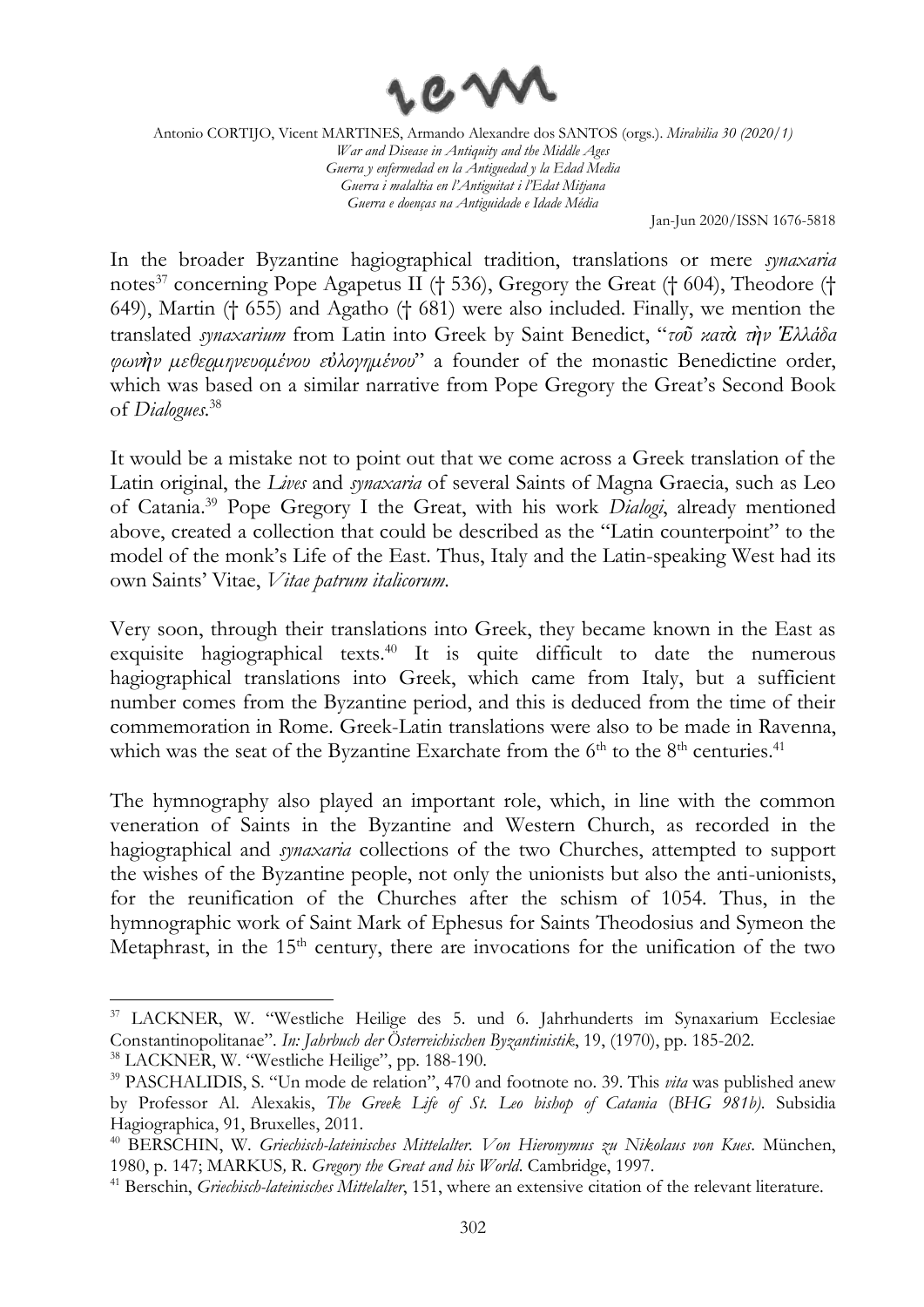

Jan-Jun 2020/ISSN 1676-5818

Churches. <sup>42</sup> In the same vein were the hymnographic texts composed by well-known unionists writers and hymnographers of the  $15<sup>th</sup>$  century, such as John Plusiadenos, later Joseph, Bishop of Methoni, and Manuel Sabios, regarding the Council of Ferrara-Florence (1438). 43

## **IV. The "communication" of the two Churches through the holy relics**

A special point of "communication" between Byzantium and the West concerned the transfer of holy relics of Martyrs, Saints, to a greater frequency from East to West, since the first Christian centuries.<sup>44</sup> A typical case is the narration of the translation of the relics of Saint Stephen, $45$  while we also mention the narration concerning the passion of the Forty Martyrs of Sebaste. The holy relics of Saints became popular objects of honor among Christians, a tradition that continued mainly after the 3rd century. Very often, several local Churches, but even the bodies of political power, either in the Byzantine Empire or in the Latin West, made a special effort to acquire or transfer them.

However, the abuse led emperors such as Theodosius I the Great and Justinian to issue prohibitive provisions for the transport or sale of holy relics.<sup>46</sup> Several centuries later, the phenomenon appears to have swelled with the transfer of holy relics from the Holy Land through the Crusades. We had similar actions in difficult times in the history of Byzantium, such as the conquest of Constantinople by the Franks in 1204, which led to the looting and transfer of the remains of the Byzantine Saints from Constantinople<sup>47</sup> and the performance of liturgical services at their places of residence

<sup>42</sup> MINEVA, E. *Το Υµνογραφικό Εργο του Μάρκου Ευγενικού*. Athens, 2004, pp. 129-131; Cf. PASCHALIDIS, S. "Un mode de relation", 471.

<sup>43</sup> *PG* 159, col. 1095-1106, where exists the *canon* of John Plusiadenos. See also, DETORAKIS Th., MOSSAY, J. "Un office inédit de Manuel Sabios pour la fete de l'Unité" *In: Byzantion*, 66, 1996, pp. 399 511; DETORAKIS, Th. "Μανουήλ Σαβίου πρωτοψάλτου Χάνδακος Ακολουθία στην Ένωση των Εκκλησιών". *In: Xαριστήριος Τόµος Σεβασµιωτάτου Αρχιεπισκόπου Κρήτης κ.κ. Τιµοθέου*. Heraklion, 2001, pp. 169-191, for the hymnographical work of Manuel Sabios. Cf. PASCHALIDIS, S. "Un mode de relation", p. 471.

<sup>44</sup> HUNT, E. D. "The Traffic in Relics. Some Late Roman Evidence". *In:* HACKEL, S. *The Byzantine Saint*. London, 1981, pp. 171-180.

<sup>45</sup> *Epistula Luciani, PL* 41, col. 807.

<sup>46</sup> *CTh* ix.17, *passim,* especially ix.17.7, depending on *CJ* iii.44.14.

<sup>&</sup>lt;sup>47</sup> For the catalogues of the holy relics of saints compiled after 1204 see, MERCATI, S.G. "Santuari e reliquie Costantinopolitane secondo il codice Ottoboniano latino 169 prima della conquista latina (1204)". *In: Rendiconti della Ρontificia Accademia Romana di archeologia*, 12, 1936, pp. 133-56; RILLEY-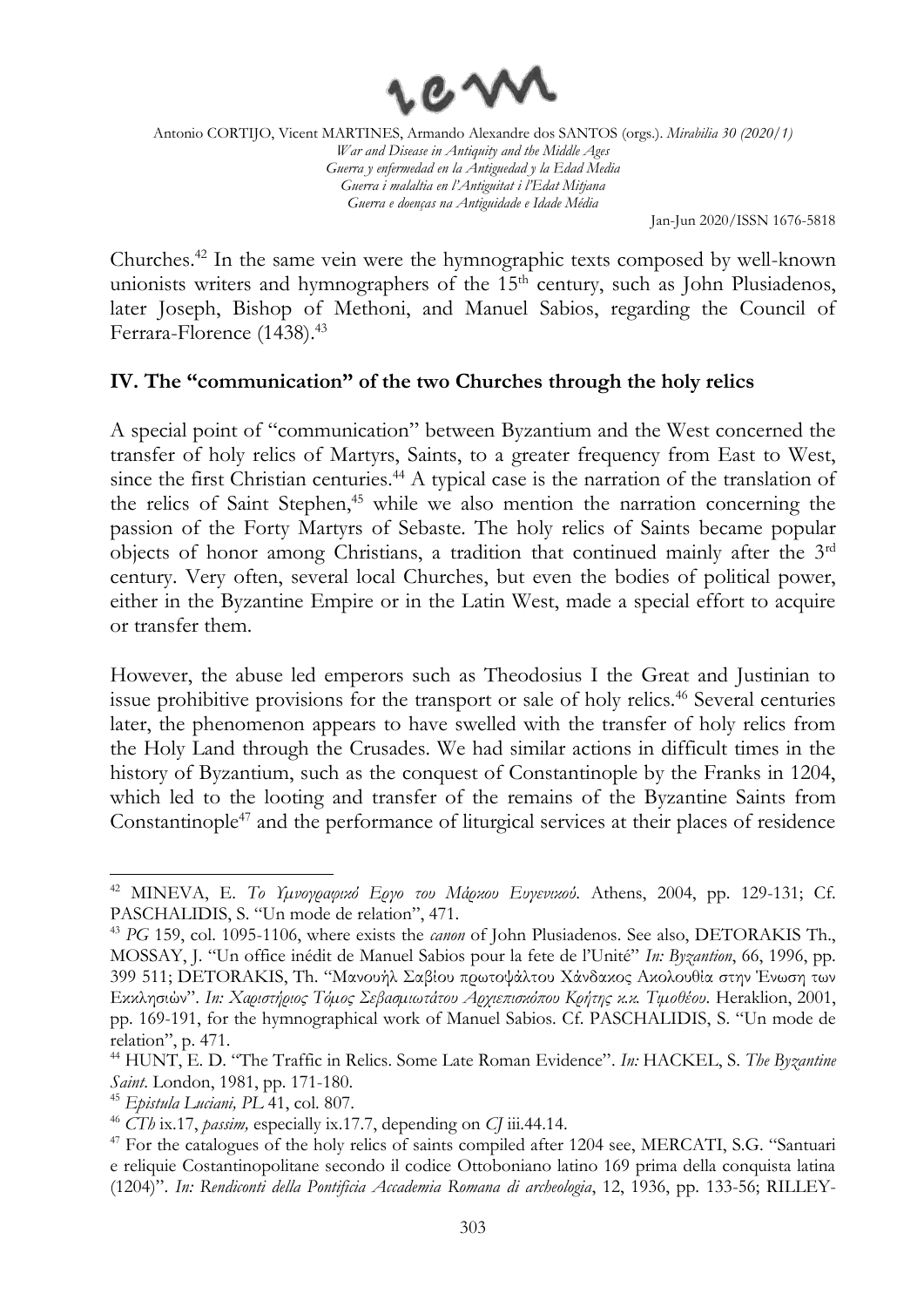

Jan-Jun 2020/ISSN 1676-5818

in Rome, Venice<sup>48</sup> or other cities in the West. The Venetians took the lead in the transfer of holy relics. Especially in the cities of Italy, many sacred relics of invaluable value were transported and the holy relics of the Saints of the Eastern Church occupied a dominant position. Representatively, we mention the transfer of the relics of Saint Anastasius of Persia to Rome, during Heraclius' reign or at the beginning of the 8<sup>th</sup> century (725 AD), and their placement in the Greek *Aquae Salviae* Monastery<sup>49</sup>, of Saint Mark to Venice in 838 AD<sup>50</sup>, and of Saint Nicholas to Bari in 1087 AD.

The paradox of this massive and large number of holy relics was that for many Saints we know little or nothing, they were completely "unknown" and were not included in the *Synaxarium ecclesiae Constantinopolitanae*. Consequently, no hagiographical documentation has migrated with their holy relics to the West, while, for example, in the *Eortologio Veneto*, their memory is placed succinctly on the day of their birth. Typical examples are the cases of Saint John, "Duke of Alexandria", of Saint Tarasios the Recluse and of Saint Cosmas the Recluse, from Crete. <sup>51</sup> Also typical are the examples of Saints Gregory, Theodore and Leo, mentioned for the first time in a *Synaxarium* written by the Dominican Pietro Calò (14<sup>th</sup> century), and their remains were transferred to the temple of Saint Zacharias in Venice, probably in the 10<sup>th</sup> century. 52

The *Translationes sanctorum* were not always considered as acts of theft for the people of that time, and were often interpreted as "God's work" because they were intended

SMITH, L.-J. *The Crusades. Idea and Reality 1095-1274*. London, 1981, p. 172. Cf. PASCHALIDIS, S. "Un mode de relation", p. 477.

<sup>48</sup> CHIESA, P. "Santità d'importazione a Venezia tra reliquie e racconti". *In:* GENTILE, S. *Oriente Cristiano e Santità. Figure e storie di Santi tra Bisanzio e l'Occidente*. Milano, 1998, pp. 107-115; MALTEZOU, Chrysa "*Nazione Greca* και *Cose Sacre.* Λείψανα αγίων στον Ναό του Αγ. Γεωργίου της Βενετίας". *In: Θησαυρίσµατα*, 29, 1999, pp. 9-31; AGATHANGELOS, Bishop of Phanarion, MALTEZOU, Chrysa, MORINI, Enrico. *Ιερά Λείψανα Αγίων της καθ' ηµάς Ανατολής στη Βενετία*. Athens, 2005. Cf. PASCHALIDIS, S. "Un mode de relation", 477, footnote 65.

<sup>49</sup> *edae Chronica majora ad. A. DCCXXV*, 539, ed. Th. Mommsen, *In: Chronica Minora* III, Berlin, MGC, A.A., XIII, 311. Cf. also AGATHANGELOS, *Ιερά Λείψανα Αγίων*, pp. 96-99, where a detailed reference is made to the events concerning the relocation of the relic of the saint.

<sup>50</sup> CARILE A., FEDALDO G., *Le origini di Venezia*. Bologna, 1978, pp. 410-415; NICOL, D.M. *Byzantium and Venice, A study in diplomatic and cultural relations*. Cambridge, 1988, pp. 24-25. Cf. AGATHANGELOS, *Ιερά Λείψανα Αγίων*, pp. 56-57.

<sup>51</sup> AGATHANGELOS, *Ιερά Λείψανα Αγίων*, pp. 49, 198-199, 208-210, 338-340.

<sup>52</sup> ANTZOULATOS G.F., "Οι φανέντες άγιοι µάρτυρες στην Κεφαλλονιά Γρηγόριος, Θεόδωρος, και Λέων". *In: Κεφαλληνιακά Χρονικά*, 8, 1999, pp. 177-207; Cf. AGATHANGELOS, *Ιερά Λείψανα Αγίων*, pp. 142-143.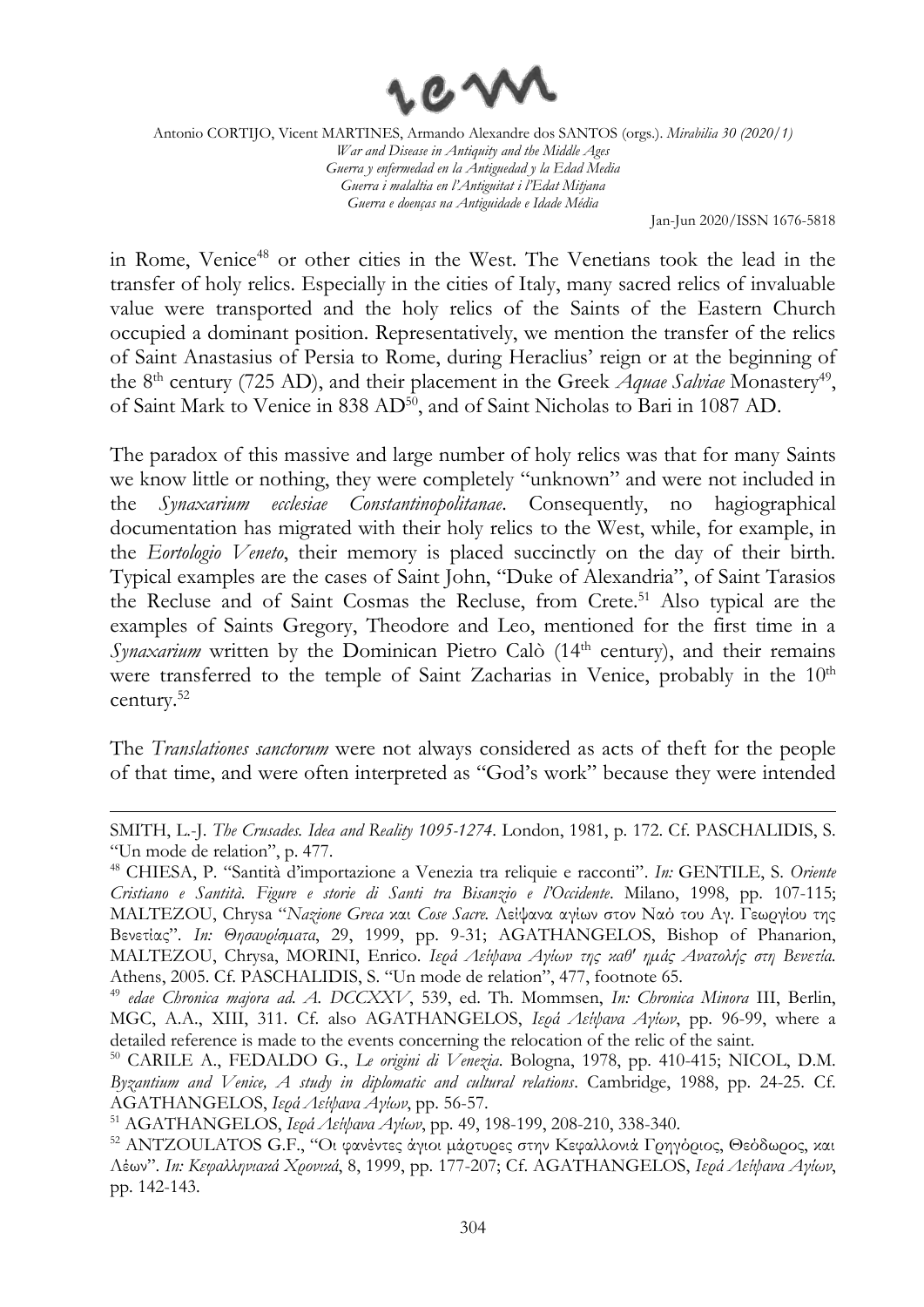

Jan-Jun 2020/ISSN 1676-5818

to spread Christianity. Another reason was the anxiety that the holy relics should be preserved in areas under Muslim occupation, so they sought to take them elsewhere, where faithful Christians could worship them. So, they justified the theft or the purchase of holy relics. <sup>53</sup> Many relics were dismembered and transported to the West, scattered in various cities, and treasured in temples and monasteries. We mention the relics of Saints Cosmas and Damian, which were moved to Bremen in the 10<sup>th</sup> century, at the initiative of the local bishop Adaldag, and in the  $11<sup>th</sup>$  century the skulls (*capita*) of the two Saints were placed in the Bamberg Cathedral by Henry II. In this indirect but essential way, the lives and martyrdoms of Saints, often unknown, survived in the memory of the Christians of the West, through the honor of their relics. 54

In the years that followed, many cities in Italy became places to collect large numbers of relics from Jerusalem, Constantinople, and other areas. This movement was called *sacra pignora*. In Venice, in fact, the phenomenon has seen a particular upsurge. Among the most important relics that arrived there from Constantinople was that of Saint Sabbas the Sanctified at the end of the  $10<sup>th</sup>$  century, of Saint Barbara, as a gift from the Byzantine emperor Basil II at the beginning of the 11<sup>th</sup> century, which was transferred by the sister of the emperor Romanos III and has placed "*in capela ducal*" (ducal chapel), i.e. in Saint Mark's church<sup>55</sup>, and the relics of Saint Stephen in the 12<sup>th</sup> century. At the same time, the remains of Saint Isidore were transferred from Chios, Saint Donatus, the myrrh-bearer, bishop of Eurasia from Kefalonia, and of those of Saint Leo, bishop of Malamocco, probably from Methoni.<sup>56</sup>

A large number of holy relics were also carried by the Latin abbot Martin from Constantinople to Venice<sup>57</sup> and by the Latin emperor of Constantinople, Baldwin of Flanders, to the King of France.<sup>58</sup> The Venetians in the period from 1204 to 1261 carried the holy relics of Saint Helen from the temple of the Holy Apostles in 1211,

<sup>54</sup> See AGATHANGELOS, *Ιερά Λείψανα Αγίων*, pp. 57-58, 91.

<sup>53</sup> See GEARY, P.J. *Furta Sacra: Thefts of Relics in the Central Middle Ages* (Princeton 1990).

<sup>55</sup> See AGATHANGELOS, *Ιερά Λείψανα Αγίων*, pp. 114-118, where an extensive reference to the relevant literature.

<sup>56</sup> CHIESA, P. "Santità d'importazione a Venezia", pp. 107-108; NICOL, D. *Byzantium and Venice, p.*  25, 73, 76, 79-80. Cf. AGATHANGELOS, *Ιερά Λείψανα Αγίων*, p. 58, 91, 146-152, 209-210.

<sup>57</sup> FROLOW, Α. "Notes sur les reliques et les reliquaires byzantins de Saint-Marc de Venice". *In: Δελτίον της Χριστιανικής Αρχαιολογικής Εταιρείας*, ∆΄ 4, 1964-1965, pp. 205-226.

<sup>58</sup> See references to the classic work of RIANT, P. *Exuviae sacrae Constantinopolitanae,* vol. I-II, Geneve 1877-1878 (preface by J. Durand). Paris: Éditions du Comité des Travaux Historiques et Scientifiques, <sup>2</sup>2004.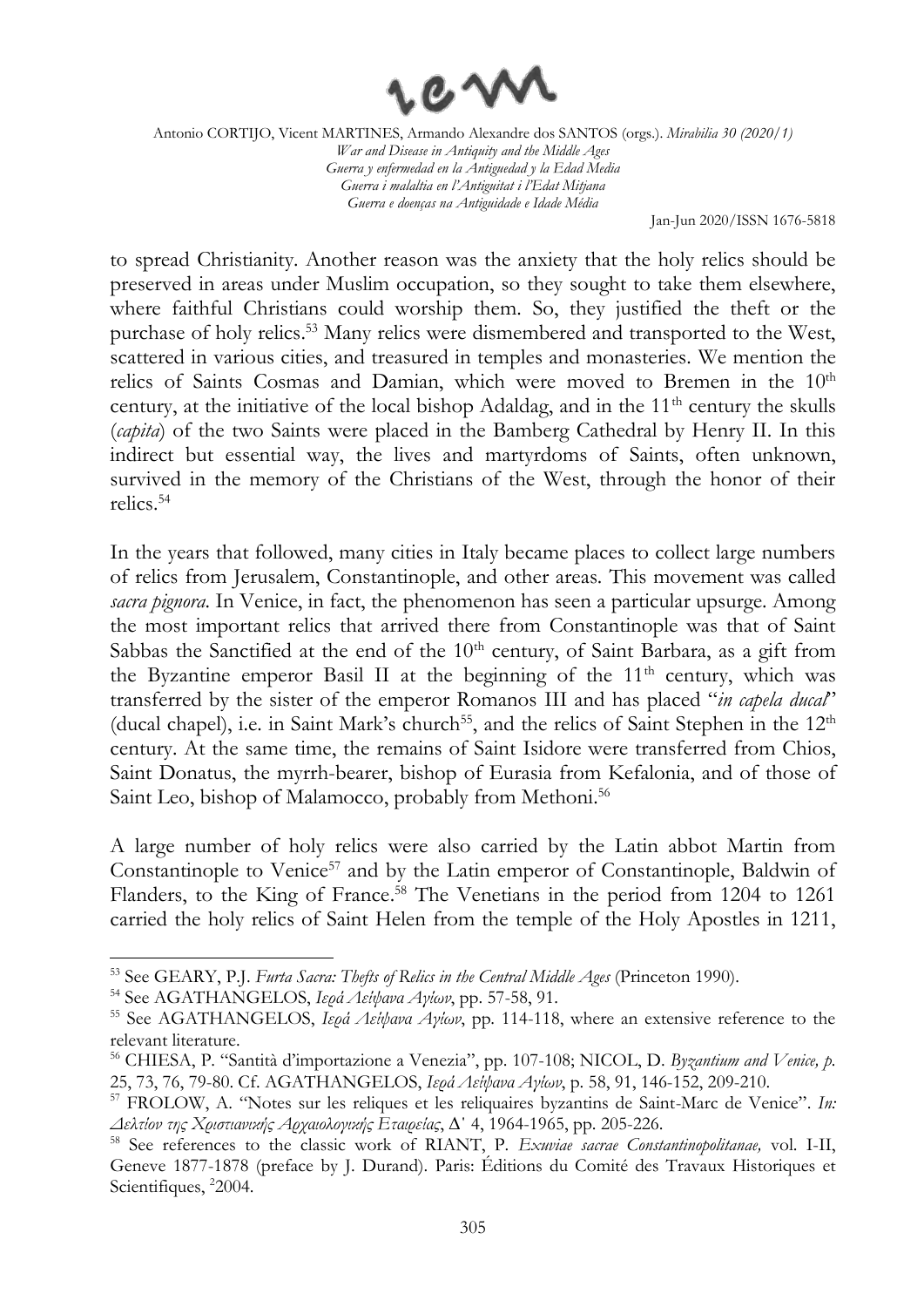

Jan-Jun 2020/ISSN 1676-5818

the Martyr John from the church of the Theotokos Psychosostria in 1214, Saint Paul the Younger in Kaiuma, from the monastery of Christ Pantepoptes in 1222, Saint Paul the Confessor, Patriarch of Constantinople in 1226, Saint Paul the Hermit from the temple of the Peribleptos monastery in 1239, Saint Eutychius in 1246, Saint Theodore Stratelates from the church of Hagia Sophia in 1257 etc.<sup>59</sup>

Closing this section, we mention the cases of Saint Euphrosyne the Younger, who lived during the reign of Emperor Leo the Wise, and her burial place in Constantinople had become a place of pilgrimage for the barren women who gathered to ask for her help. There are records that women even came from Rome to receive oil from the candle of her tomb. 60

Of particular interest is the memory of Saint Cosmas the Hermit, from Crete, who is not mentioned in the *Synaxarium ecclesiae Constantinopolitanae*, nor in the *Martyrologium Romanum*. His holy relic was transferred during the 11<sup>th</sup> century from the Venetians to the church of S. Giorgio Maggiore in Venice and so his feast was established on September 2.<sup>61</sup> Similar are the cases concerning the transfer of the honor of Saint John the Merciful to Venice during the 13<sup>th</sup> century, although his original Byzantine life had already been translated during the 9<sup>th</sup> century by Anastasius Bibliothecarius.

#### **V. Notes on translators' translation options and techniques**

If we were to limit the conditions under which translation work has been carried out since Roman times, as a prerequisite for any would-be translator, before undertaking the difficult task, it would be necessary to ensure a quiet environment and the necessary material support, usually provided by the translation's principal. <sup>62</sup> An extremely necessary support for the translator in order to obtain the original work and to cover the costs of the writers' fees, as well as that of the publication of the work. The role of agent was most often played by the Popes in Rome and kings of the West or by the Patriarchs and Byzantine Emperors in Constantinople.

<sup>59</sup> NICOL, D. *Byzantium and Venice,* pp. 185-186; AGATHANGELOS, *Ιερά Λείψανα Αγίων*, p. 62, 155-157, 169-170, 198-199, 282-289, 290-293, 296-298.

<sup>60</sup> Cf. TALBOT, A.-M. "Pilgrimage to Healing Shrines: The Evidence of Miracle Accounts". *In: DOP*, 56, 2002, pp. 153-173, here at p. 167

<sup>61</sup> See AGATHANGELOS, *Ιερά Λείψανα Αγίων*, pp. 208-210.

<sup>62</sup> KOLTSIOU-NIKITA, A. *Μεταφραστικά ζητήµατα στην Ελληνόφωνη και Λατινόφωνη Χριστιανική Γραµµατεία*. Thessaloniki, 2009, p. 76.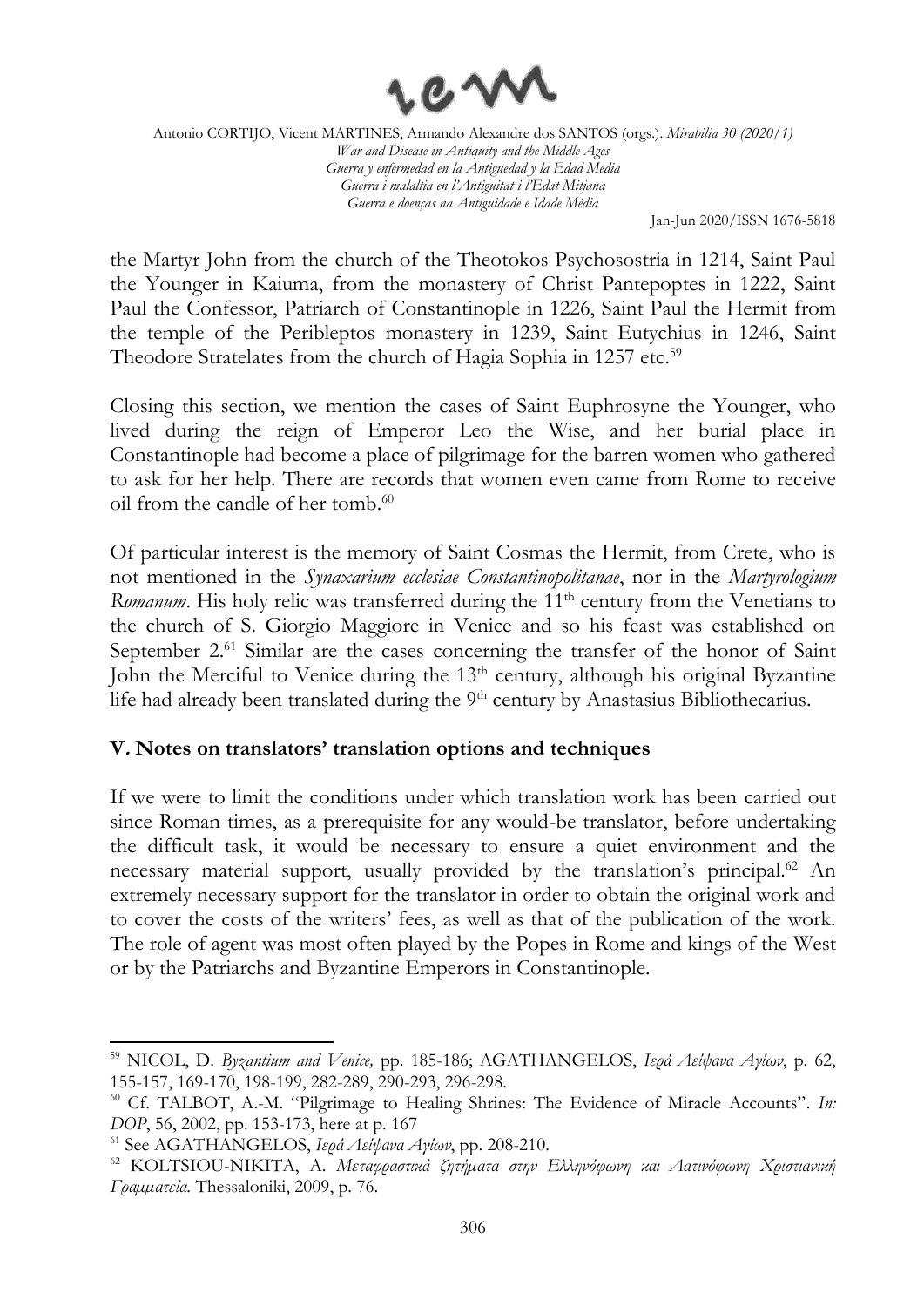

Jan-Jun 2020/ISSN 1676-5818

Indicatively, we mention Evagrius, who translated the Life of Saint Anthony by order of Pope Innocent<sup>63</sup>, Dionysius the Younger who translated a Collection of Rules, by order of Pope Hormisdas<sup>64</sup>, John Scotus Eriugena who translated a text by Maximus the Confessor, by order of Charles the Bald<sup>65</sup> and Anastasius Bibliothecarius, who even grants the censorship rights to the Pope.<sup>66</sup>

One of the most important steps in the translation process was to supply the original text and then check its authenticity. Even if one considers that in a theological text dogmatic correctness is a non-negotiable element, one can easily realize how much greater responsibility the shoulders of a Christian translator weighed, in relation to the one involved in the rendering of a literary text, for example by one language in the other. <sup>67</sup> This stage also includes the risk of being considered genuine forged texts, as it often encounters illegitimate texts that mimicked genuine ones with great success, even bypassing them. This phase also involves the risk of being considered genuine pseudepigraphic texts, as we often come across illegitimate texts that imitate and even circumvent real texts with great success.

A typical example is the pseudepigraphic works by Saint John Chrysostom in the West or by Augustine in the East, which completely replaced and set aside the corresponding genuine ones. Then the translation process followed the following steps: after the first drawing, the first correction was made, then the final text was copied, the final form of the work was checked and finally it was handed over for publication. Naturally, in these stages, in addition to the translator, the writers and sometimes the recipient of the work, mainly as an assistant during the correction, took part. 68

The translator's consistent tactics, as in the case of writing commissioned works, was to mention the principal-recipient in the preface to the translation. There were also

<sup>63</sup> ROSWEYDE, H. *Vitae Patrum*. Antewerpen, 2 1928, p. 35; BERSCHIN, W. *Griechisch-lateinisches Mittelalter*, p. 88, 103-104. Cf., KOLTSIOU-NIKITA, A. *Μεταφραστικά ζητήµατα*, p. 70.

<sup>64</sup> MAASEN, F. *Geschichte der Quellen und der Literatur des canonischen Rechts im Abendlande*. Gratz, 1870, p. 960; BERSCHIN, W. *Griechisch-lateinisches Mittelalter*, pp. 116-118.

<sup>65</sup> *Monumenta Germaniae Historica, Epistolae*, vol. 6, 162; BERSCHIN, W. *Griechisch-lateinisches Mittelalter*, pp. 187-192. Cf. KOLTSIOU-NIKITA, A. *Μεταφραστικά ζητήµατα*, pp. 70-71.

<sup>66</sup> *Monumenta Germaniae Historica, Epistolae*, vol. 7, 397, BERSCHIN, W. *Griechisch-lateinisches Mittelalter*, pp. 257-272

<sup>67</sup> KOLTSIOU-NIKITA, A. *Μεταφραστικά ζητήµατα*, pp. 75-76.

<sup>68</sup> KOLTSIOU-NIKITA, A. *Μεταφραστικά ζητήµατα*, pp. 75-76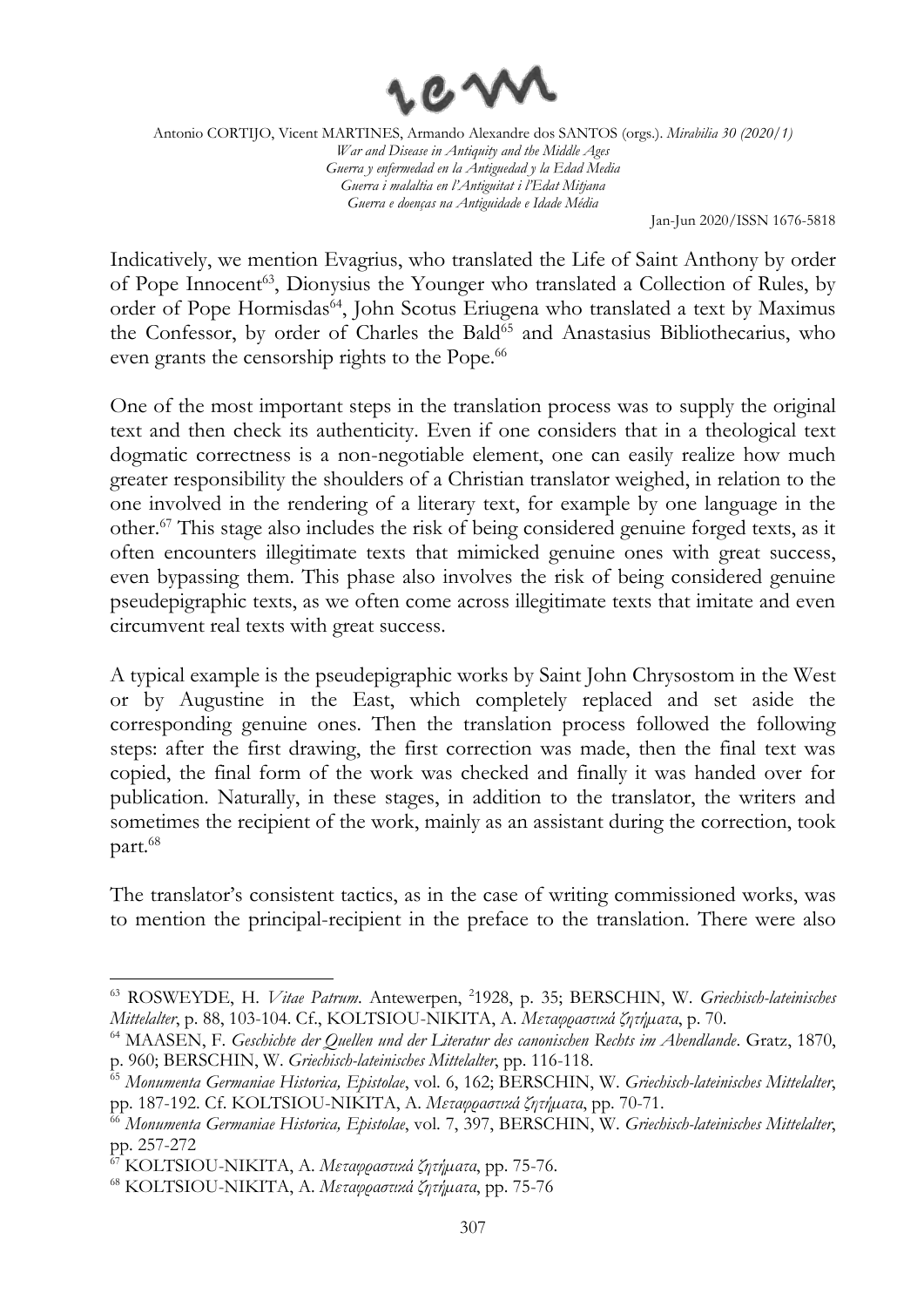

Jan-Jun 2020/ISSN 1676-5818

formulas in the form of a curse on the prefaces of the translations against those who attempted interferences and any form of fraud.<sup>69</sup>

After completing the process, the translator used to dedicate his work to a recipient, as well as to a specific readership, which, of course, determined to some extent his translation options in relation to the original, but even his style. After all, the choice of text to be translated was not made criterion of the needs of readers or recipients. Finally, it would be an omission not to mention the dedication of any translation to a person. Such persons were usually Popes, priests, monks, but also Emperors or other persons of their friendly environment.<sup>70</sup>

The translation process was governed by two opposing translation principles, namely *ad sensum*, meaning "in the sense" of translation, and *ad verbum*, meaning 'literal' translation. These principles were applied by translators sometimes to a greater and sometimes to a lesser consistency, while from the very beginning of the Roman literature we find references to the concepts *verbum* or *sensum* in order for someone to defend the translation method he has chosen. 71

More specifically, the translator who chose to translate "in the sense" aimed at the reader and not the text. He emphasized the signified and not the signifier, as was otherwise. Here the translation unit was the sentence or even a larger semantic unit. The style of the original was also taken into account. The translator functioned as an *orator* (= orator), who, according to Cicero, maintained the author's thinking, but adapted the form and style to the ethos of the language in which he was translating. The translator's goal was to provide a model for rhetorical speech in Latin.<sup>72</sup>

<sup>69</sup> KOLTSIOU-NIKITA, A. *Μεταφραστικά ζητήµατα*, pp. 87-88, where an extensive reference is made to specific translators and citation of the relevant literature.

<sup>70</sup> KOLTSIOU-NIKITA, A. *Μεταφραστικά ζητήµατα*, pp. 82-83.

<sup>71</sup> BROCK, S. "Aspects of Translation Technique in Antiquity". *In: Greek Roman and Byzantine Studies*, 20, 1979, pp. 69-87, here pp. 69-70; KOLTSIOU-NIKITA, A. *Μεταφραστικά ζητήµατα*, p. 98.

<sup>72</sup> CICERO, *De optima genere oratorum* 7.23, translated by H.M. Hubbell, LCL, Harvard University Press, Cambridge, MA 1976; Cicero, *De Oratore* 1.34.155, translated by H. Rackham, LCL, Harvard University Press, Cambridge, MA 1988. Cf. ADLER, W. "Ad verbum or ad sensum: the Christianization of a Latin Translation Formula in the Fourth Century". *In:* REEVES, J. C. - KAMPEN J. (eds.), *Pursuing the Text: Studies in Honor of Ben Zion Wacholder on the Occasion of his Seventieth Birthday*. JSOT Sup 184, Sheffield: Sheffield Academic Press, 1994, pp. 321-348, especially pp. 322-323.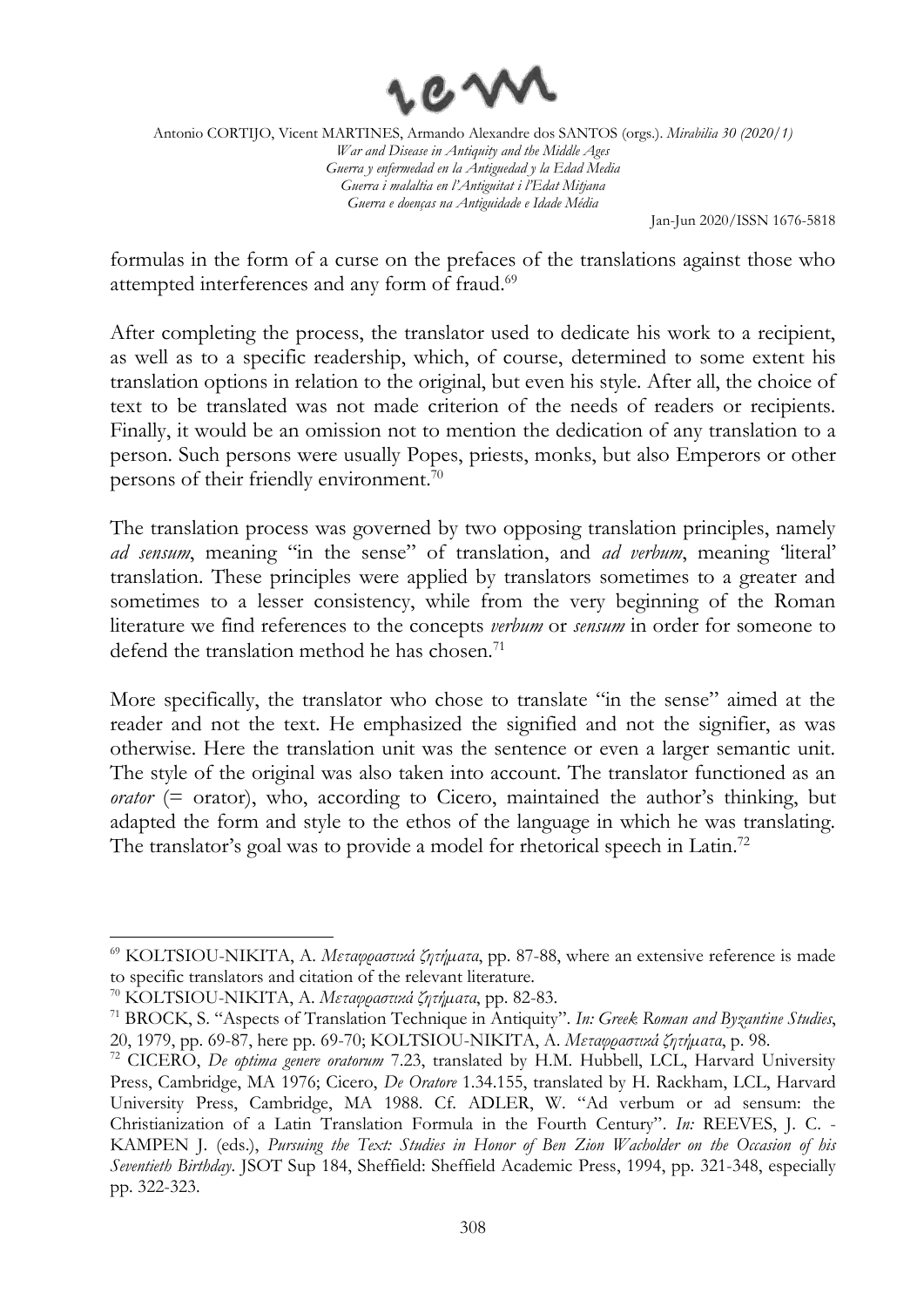

Jan-Jun 2020/ISSN 1676-5818

Opposite the translator was the *fidus interpres* (= faithful interpreter), who remained attached to the text, preferring to deliver the words faithfully and formally, without taking into account the style of the original. In the beginning this translation unit was the phrase and the word. In fact, it is characteristic that Cicero, again in *ad sensum* translation, does not contrast the term *ad verbum*, but the term *vis*, power of speech.

At this point it is worth mentioning a brief reference to two unique "theoretical" texts, which present and defend these two opposing translation principles, respectively. The first is the letter no. 57 of Jerome, dating to 395 or 396, was drafted in Bethlehem and received by a Roman senator, Pammachius. <sup>73</sup> In essence, this letter was in response to Jerome's criticism of his Latin translation of a Greek letter from Saint Epiphanius, Bishop of Cyprus, to John of Jerusalem. Jerome translated this letter in 394 and Eusebius of Cremona was the recipient of his translation. It should be noted that there is no reference to the identity of the person who exercised the criticism, who is simply described as *accusator meus* (= my accuser). Also, his own critique has not been saved. 74

Jerome himself called the letter *Liber de optimo genere interpretandi* (= Book on the best way of translating) and followed the structure of a legal discourse: prelude (*exordium*), report (*narratio*), refutation (*refutatio*), apology (*defensio*), conclusion (*conclusio*). With references to examples from both classical and ecclesiastical writers who applied the principle of *ad sensum* translation, the work is not apologetic, but it does give to Jerome the opportunity to present and defend the translation technique that follows. This is mainly done in the extensive part of *defensio*, the core of which is the core of its translation rule. 75

On the other hand, there is another text, much later, dating to the  $12<sup>th</sup>$  century, which was written by Burgundius, a lawyer from Pisa. In the translation, of Chrysostom's speeches in the Gospel of John he attempted, he proposes a preface, in which he defends the *ad verbum* translation method. It is the method he adopted both in this particular translation and in a previous one in Latin of Chrysostom's speeches in the Gospel of Matthew, considering it to be the most appropriate method. After a brief reference to the history of the reasons and conditions of this translation, he lists the reasons for his choice of the *ad verbum* technique.

<sup>73</sup> ADLER, W. "Ad verbum or ad sensum", pp. 329-331.

<sup>74</sup> KOLTSIOU-NIKITA, A. *Μεταφραστικά ζητήµατα*, p. 82-83, 125.

<sup>75</sup> See ADLER, W. "Ad verbum or ad sensum", pp. 331-338, KOLTSIOU-NIKITA, A. *Μεταφραστικά ζητήµατα*, pp. 123-124, 127.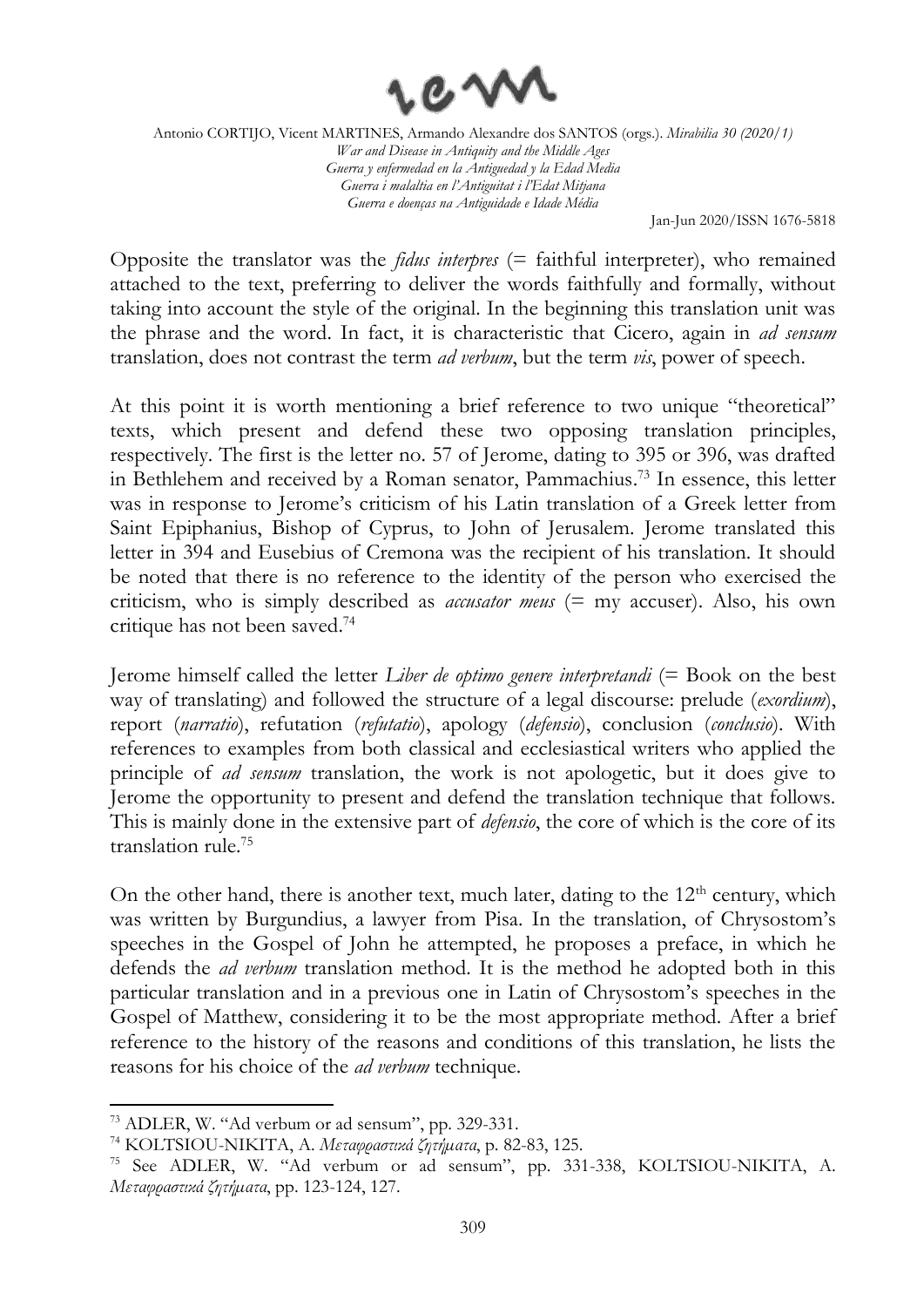

Jan-Jun 2020/ISSN 1676-5818

In fact, in order to support his claims, he cites the names of authors from the field of law, philosophy, medicine, and especially theology, without, however, giving a specific example of a translation act, as Jerome does extensively. At the end of his preface, Burgundius expresses his views on the work and role of the translator, as opposed to that of the author. 76

Finally, one observes the contradictions found in Jerome's rich translation work, and since he himself, for biblical texts only accepts the *ad verbum* translation, as stated in letter 57, we conclude that no translation theory could have been completely normative. These two principles never ceased to exist together and borrow elements from each other. 77

With regard to the particular literal kind of hagiographical texts of the early Christian and Middle Byzantine period, the issue of translation certainly has some peculiarities. However, the purpose of these texts, whether from the original or from a translation, Greek or Latin, is to become common readings in East and West.<sup>78</sup>

#### **Conclusion**

The above-mentioned principles are probably valid here as well, especially in the case of the transfer of the narration of a *Vita*, *Martyrium*, or *Homilia* to the transfer of the relics of a Saint, from the original, in the language they were originally written in, to the corresponding language of the translation. Of course, there is a question about the translation technique that follows, whether it is *ad verbum* or *ad sensum* performance. Also, factors related to the translator's face, as well as the season, the place, the historical conditions, etc.

The research is particularly concerned with the exact identification of the original and its distinction from the translations that follow, because many variations are found, mainly in the hagiographical texts. The entry of Byzantine and Latin hagiographical texts into the two great hagiographical collections of the Bollandists, the *Bibliotheca* 

<sup>76</sup> KOLTSIOU-NIKITA, A. *Μεταφραστικά ζητήµατα*, pp. 134-135, 139.

<sup>77</sup> SCHWARTZ, W. "The Meaning of *Fidus Interpres* in Medieval Translation». *In: Journal of Theological Studies*, 45, 1944, pp. 72-78, here at pp. 75-76; GRIBOMENT, J. "The Translations. Jerome and Rufinus". *In:* QUASTEN J. (ed.), *Patrology*. Westminster, MD: Christian Classics, 1986, vol. IV, pp. 195-197; Adler, W. "Ad verbum or ad sensum", p. 347, KOLTSIOU-NIKITA, A. *Μεταφραστικά ζητήµατα*, 98, 121, 140.

<sup>78</sup> KOLTSIOU-NIKITA, A. *Μεταφραστικά ζητήματα*, p. 52.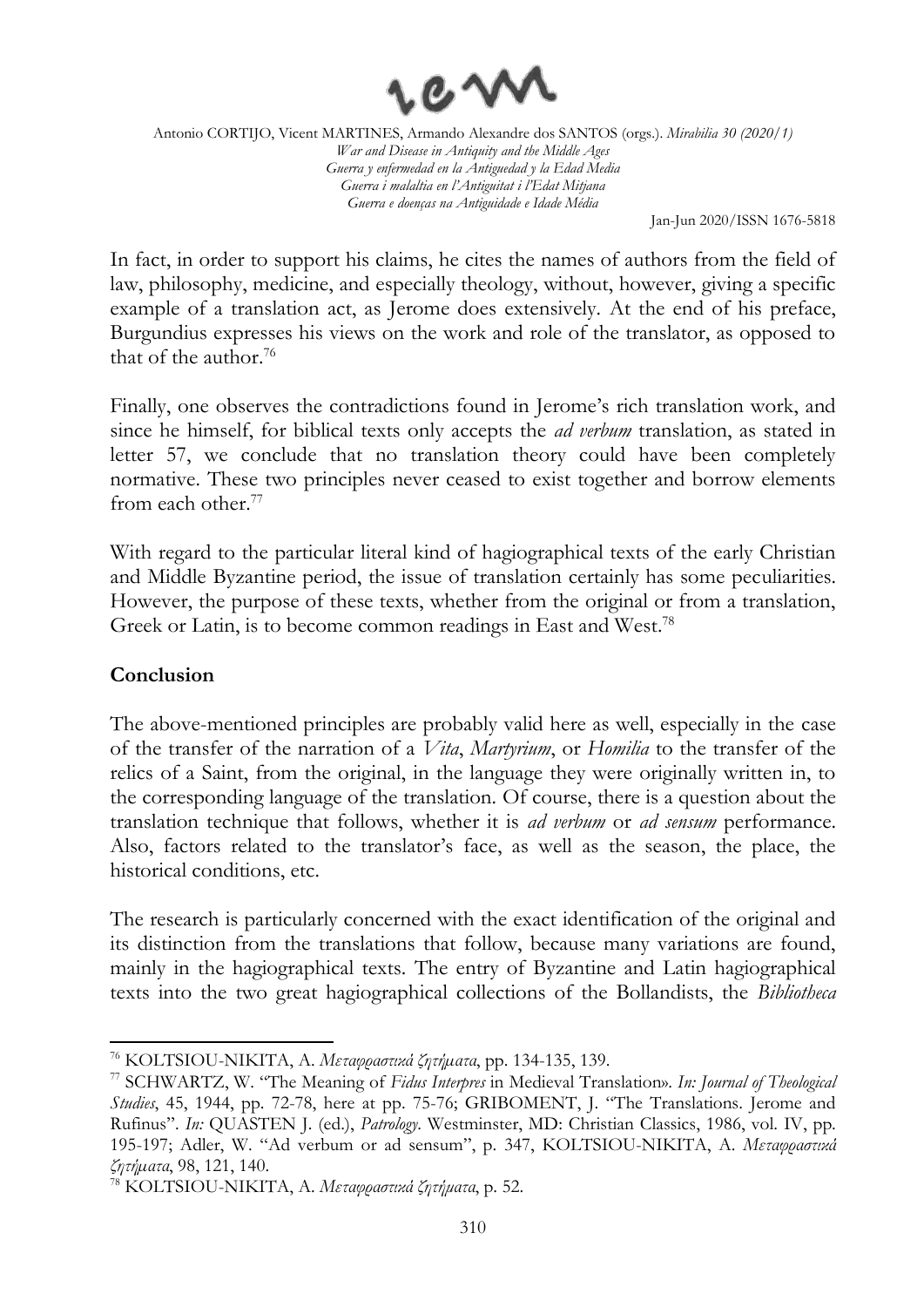

Jan-Jun 2020/ISSN 1676-5818

*Hagiographica Graeca* (=*BHG*), and the *Bibliotheca Hagiographica Latina* (=*BHL*), raises the basic question of which of them was the original. Tradition usually plays an important role, but when there is not enough information, then it is very difficult to give a safe answer. 79

This problem remains, since for a long time, mainly in Rome and southern Italy, there were still Greek monasteries, where the services were held in the Greek language and the relevant hagiographical readings were read aloud during the services or in the refectories of the monasteries. We also find that the vast majority of translators of hagiographical texts adopt the *ad sensum* performance as a translation technique, which we would call freer than the original, so that it is more familiar to their readers. Classical examples in the West are the translations of hagiographical texts by Evagrius and Jerome, as early as the 4<sup>th</sup> century. $^{\rm 80}$ 

\*\*\*

#### **Bibliography**

- ADLER, W. "Ad verbum or ad sensum: the Christianization of a Latin Translation Formula in the Fourth Century". In REEVES, J.C.- KAMPEN J. (eds.), *Pursuing the Text: Studies in Honor of Ben Zion Wacholder on the Occasion of his Seventieth Birthday*, JSOT Sup 184, Sheffield: Sheffield Academic Press, 1995, pp. 321-348.
- AGATHANGELOS, Bishop of Phanarion, Chrysa Maltezou, Enrico Morini, *Ιερά Λείψανα Αγίων της καθ' ημάς Ανατολής στη Βενετία*, Athens, 2005.
- ALEXAKIS, Al. *The Greek Life of St. Leo bishop of Catania (BHG 981b)*, Subsidia Hagiographica, 91, Bruxelles, 2011.
- ANTZOULATOS, G.F. "Οι φανέντες άγιοι µάρτυρες στην Κεφαλλονιά Γρηγόριος, Θεόδωρος, και Λέων". In *Κεφαλληνιακά Χρονικά* 8, 1999, pp. 177-207
- ALLEN, P., NEIL, B. *Maximus the Confessor and his Companions: Documents from Exile*, Oxford, 2002.
- ANRICH, G. *«Hagios Nikolaos»: Der heilige Nikolaos in der griechischen Kirche,* vol. I, Leipzig-Berlin, 1913.

BERSCHIN, W. *Griechisch-lateinisches Mittelalter. Von Hieronymus zu Nikolaus von Kues*, München, 1980.

BROCK, S. "Aspects of Translation Technique in Antiquity». In *Greek Roman and Byzantine Studies*, 20, 1979, pp. 69-87.

CARILE, A., FEDALDO, G. *Le origini di Venezia*, Bologna, 1978.

CHARALAMPIDIS, K. "Το προσκύνηµα των βυζαντινών και ελληνο-ιταλών µοναχών στη βασιλική του Αγίου Πέτρου Ρώµης". In *Επιστηµονική Επετηρίδα Θεολογικής Σχολής, Τµ. Ποιµαντικής και Κοινωνικής Θεολογίας,* n.s. 7, 2001, pp. 49- 60.

<sup>79</sup> KOLTSIOU-NIKITA, A. *Μεταφραστικά ζητήματα*, p. 52.

<sup>80</sup> BERSCHIN, Walter. *Griechisch-lateinisches Mittelalter*, 88-90.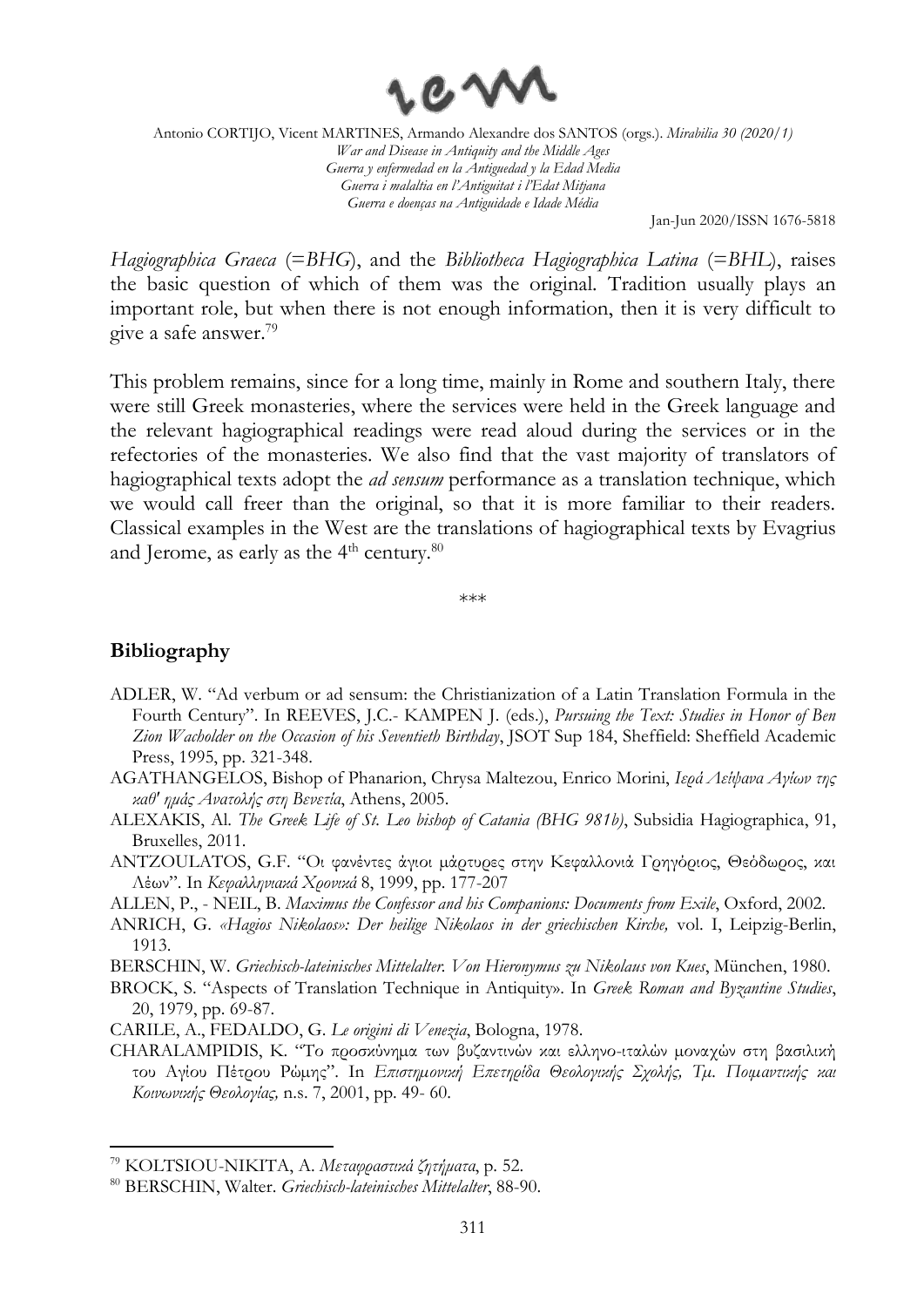

Antonio CORTIJO, Vicent MARTINES, Armando Alexandre dos SANTOS (orgs.). *Mirabilia 30 (2020/1)*

*War and Disease in Antiquity and the Middle Ages Guerra y enfermedad en la Antiguedad y la Edad Media Guerra i malaltia en l'Antiguitat i l'Edat Mitjana Guerra e doenças na Antiguidade e Idade Média*

Jan-Jun 2020/ISSN 1676-5818

CHIESA, P., "Santità d'importazione a Venezia tra reliquie e racconti". Ιn S. Gentile (ed.), *Oriente Cristiano e Santità. Figure e storie di Santi tra Bisanzio e l'Occidente*, Milano, 1998, ππ. 107-115.

COZZA-LUZI, I. *Historia et Laudes SS. Sabae et Macarii Juniorum e Sicilia,* Roma, 1893.

- DELEHAYE, H. (ed.), *Synaxarium Ecclesiae Constantinopolitanae e codice Sirmondiano nunc Berolinensi:*  adiectis synaxariis selectis, Brussels, 1902, <sup>2</sup>1985.
- DETORAKIS, MOSSAY, Th., J. "Un office inédit de Manuel Sabios pour la fete de l'Unité". In *Byzantion*, 66, 1996, pp. 399-511.
- DETORAKIS, Th. "Μανουήλ Σαβίου πρωτοψάλτου Χάνδακος Ακολουθία στην Ένωση των Εκκλησιών". In *Xαριστήριος Τόµος Σεβασµιωτάτου Αρχιεπισκόπου Κρήτης κ.κ. Τιµοθέου*, Heraklion, 2001, pp. 169-191.
- DVORNIK, F. *La Vie de saint Grégoire le Décapolite et les Slaves macédoniens au IXe siècle*, Travaux publiés par l'Institut d'Études Slaves, V, Paris, 1926.
- FOLLIERI, E. "I rapporti fra Bisanzio e l'Occidente nel campo dell'agiografia". In *Proceedings of the XIIIth International Congress of Byzantine Studies*, London-New York-Toronto, 1967, 355-362.
- FROLOW, Α. "Notes sur les reliques et les reliquaires byzantins de Saint-Marc de Venice", *Δελτίον της Χριστιανικής Αρχαιολογικής Εταιρείας*, ∆΄ 4, 1964-1965, pp. 205-226.
- GARRIGUES, J.-M. "Le martyre de saint Maxime le Confesseur". In *Revue Thomiste*, 36, 1976, pp. 410-452.
- GEARY, P.J. *Furta Sacra: Thefts of Relics in the Central Middle Ages*, Princeton, 1990.
- GIOVANELLI, G. *Βίος και πολιτεία του οσίου πατρός ηµών Νείλου του Νέου*, Grottaferrata-Roma, 1972.
- GODDING, R. "S. Marc et sa basilique à Venise: Bilan d'un anniversaire. Appendice*:* Index des saints figurant dans les mosaïques, les sculptures et la Pala d'oro". In *Analecta Bollandiana*, 115, 1997, pp. 361-379.
- GOLINELLI, P. "La 'Vita' di s. Simeone monaco". In *Studi Medievali*, 20, 1979, pp. 747-780.
- GOUILLARD, J. "L'église d'Orient et la primauté romaine au temps de l'iconoclasme". In *Istina*, 21,1976, pp. 25-54.
- GRIBOMENT, J. "The Translations. Jerome and Rufinus". In QUASTEN J. (ed.), *Patrology,* vol. IV, Westminster, MD: Christian Classics, 1986, pp. 195-197
- GUILLAUMONT, A. "Le dépaysement comme forme d'ascèse dans le monachisme ancien" In *Annuaire de l'École Pratique des Hautes Études,* Ve Sect.: *Sciences religieuses*,*,* 76 1968-69, pp. 31-58.
- HALDON, J.F. "Ideology and the Byzantine State in the Seventh century. The 'Trial' of Maximus Confessor". In VAVRINEK V. (ed.) *From Late Antiquity to Early Byzantium. Proceedings of the Byzantinological Symposium in the 16th International Eirene Conference*, Prague, 1985, pp. 87-92.
- HERBIGNY, M.D. "Les voyages et les voyageurs de Byzance vers Rome". In *Actes du IIème Congrès International des Études Byzantines, Belgrade 1927,* Beograd, 1929, pp. 2-4.
- HUNT, E.D., "The Traffic in Relics. Some Late Roman Evidence". In HACKEL S. (ed.), *The Byzantine Saint,* University of Birmingham, London, 1981, pp. 171-180.
- KIMINAS, D. *The Ecumenical Patriarchate: A History of Its Metropolitans With Annotated*, Wildside Press, 2009.
- KOLTSIOU-NIKITA, A. *Μεταφραστικά ζητήματα στην Ελληνόφωνη και Λατινόφωνη Χριστιανική Γραμματεία*, Thessaloniki, 2009.
- KÖTTING, B. "Peregrinatio religiosa". In *Wallfahrten in der Antike und das Pilgerwesen in der alten Kirche,* Forschungen zur Volkeskunde, Münster, 1950, pp. 33-35.
- LAKE, Κ. *The Early Days of Monasticism on Mount* Athos, Oxford, 1909.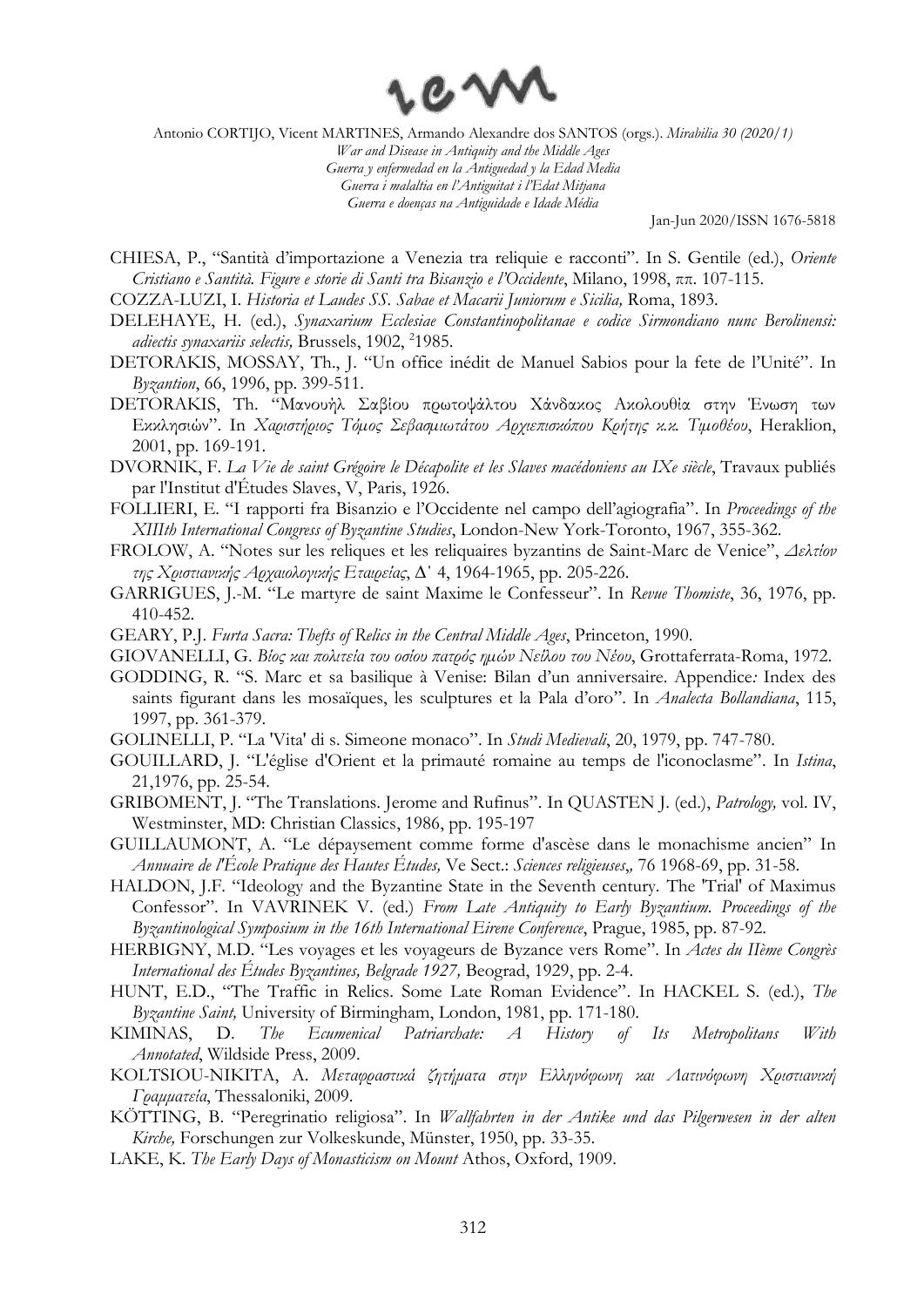

Antonio CORTIJO, Vicent MARTINES, Armando Alexandre dos SANTOS (orgs.). *Mirabilia 30 (2020/1)*

*War and Disease in Antiquity and the Middle Ages Guerra y enfermedad en la Antiguedad y la Edad Media Guerra i malaltia en l'Antiguitat i l'Edat Mitjana Guerra e doenças na Antiguidade e Idade Média*

Jan-Jun 2020/ISSN 1676-5818

- LACKNER, W. "Westliche Heilige des 5. und 6. Jahrhunderts im Synaxarium Ecclesiae Constantinopolitanae". In *Jahrbuch der Österreichischen Byzantinistik*, 19, 1970, pp. 185-202.
- LECLERCQ, H. "Pèlerinages". In *Dictionannaire d'Archéologie chrétienne et de Liturgie,* vol. 14, Paris, 1939, col. 65-176.
- LLEYWELLYN, P.A.B. "Constans II and the Roman Church: a possible instance of Imperial pressure". In *Byzantion*, 46, 1976, pp. 120-126.
- LOENERTZ, R. "Le légende de S. Denys l'Aréopagite (Sa genèse et son premier témoin)". In *Analecta Bollandiana*, 69, 1951, 217-237.
- MAASEN, F. G*eschichte der Quellen und der Literatur des canonischen Rechts im Abendlande*, Gratz, 1870.
- MALAMUT, E. *Sur la route des saints byzantins*, ed. CNRS, Paris, 1993.
- MALTEZOU, Chr. "*Nazione Greca* και *Cose Sacre.* Λείψανα αγίων στον Ναό του Αγ. Γεωργίου της Βενετίας". In *Θησαυρίσματα*, 29, 1999, pp. 9-31.
- MARKUS*,* R. *Gregory the Great and his World*, Cambridge, 1997.
- MARTIN-HISARD, B. "La pérégrination du moine géorgien Hilarión au IXe siècle". In *Bedi Kartlisa*, 39, 1981, pp. 120-138.
- MARTINI, E. "Supplementum ad Acta s. Lucae iunioris". In *Analecta Bollandiana*, 13, 1894, pp. 81- 121.
- MERCATI, S.G. "Santuari e reliquie Costantinopolitane secondo il codice Ottoboniano latino 169 prima della conquista latina (1204)". In *Rendiconti della Ρontificia Accademia Romana di archeologia*, 12 1936, pp. 133-156.
- MESSIS, Ch. "Deux versions de la même 'vérité': les deux Vies d'*hosios* Mélétios au XIIe siècle". In AGAPITOS P.A., ODORICO P. (eds.), *Les Vies des Saints à Byzance. Genre Littéraire ou Biographie Historique?*, *Actes du IIe colloque international philologique* «EPMHNEIA». Dossiers Byzantins – 4, Paris, 2004, pp. 303-345.
- MINEVA, E. *Το Υµνογραφικό Εργο του Μάρκου Ευγενικού*, Athens, 2004.
- MCNULTY, P.M. Hamilton, B., "Orientale lumen et magistra latinitas: Greek Influences on Western Monasticism (900-1100)", In *Le Millénaire du Mont Athos, 963- 1963, Études et Mélanges,* vol. I, Chevetogne, 1963, pp. 196-199.
- NEIL, B. "The Lives of Pope Martin I and Maximus the Confessor: Some Reconsiderations of Dating and Provenance". In *Byzantion*, 68, 1998, pp. 91-109.
- NICOL, D.M. *Byzantium and Venice, A study in diplomatic and cultural relations*, Cambridge, 1988.

NOBLE, T. *Images, Iconoclasm, and the Carolingians*, Philadelphia, 2009.

- OIKONOMIDES, N. "Ο Βίος του αγίου Θεοδώρου Κυθήρων (10ος αι.) (12 Μαΐου -*BHG* αρ. 2430)". In *Πρακτικά του Γ' Πανιονίου Συνεδρίου* 1, Athens, 1967, pp. 264-291.
- PAPACHRYSSANTHOU, D. "La Vie ancienne de saint Pierre l'Athonite. Date, composition et valeur historique", *Analecta Bollandiana*, 92 (1974): 54-61.
- PAPACHRYSSANTHOU, D., "Le monachisme athonite: Ses origines, son organisation", in *Actes du Prôtaton,* Archives de l' Athos, VII, Paris, 1975, 19-22.
- PAPADOPOULOS-KERAMEUS, A. *Monument*α *graeca et latina ad historiom Photii patriarchae pertinentia,* II, Petropoli, 1901.
- PAPADOPOULOS, Chr. *Συµβολαί εις την ιστορίαν του µοναχικού βίου εν Ελλάδι. Ο όσιος Μελέτιος "ο νέος*" (περ*. 1035-1105*), Athens, 1968.
- PASCHALIDIS, S. *Νικήτας ∆αβίδ Παφλαγών. Το πρόσωπο και το έργο του*, Βυζαντινά Κείµενα και Μελέτες 28: Thessaloniki 1999.